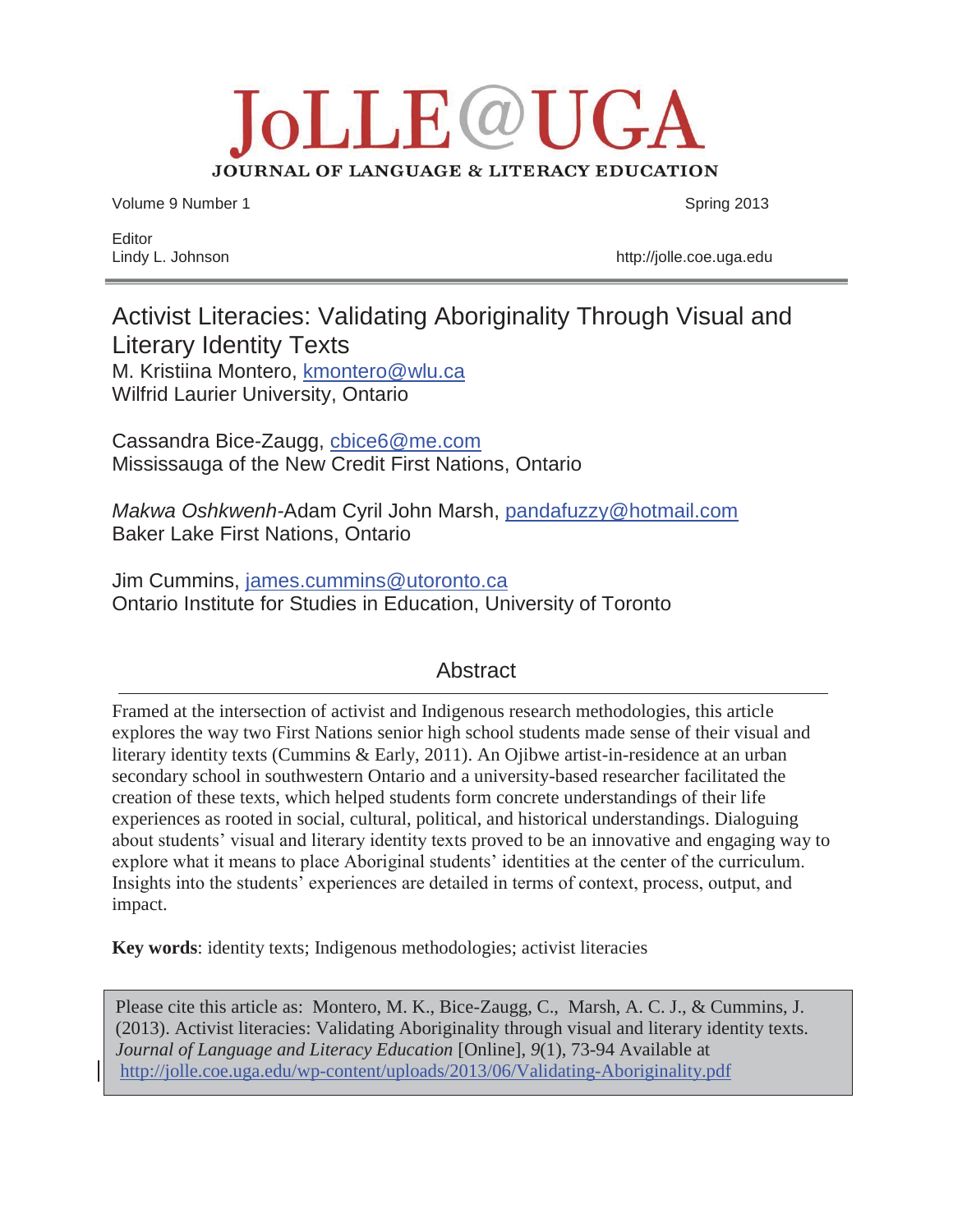*Identity is by far the most important thing that anyone would have to be able to understand if wanting to have any connection with an Aboriginal student. ~ Cassandra Bice-Zaugg, 2012* 

#### **Prologue**

While articles written primarily for academic audiences do not normally begin with a prologue of introductions, following Indigenous Methodologies expert Margaret Kovach's (2009) lead, we have chosen to introduce ourselves to provide you, the reader, with sufficient identity markers so you may situate us within the work. Additionally, our introductions signal that this work reflects many stories—individual stories connected in a larger one—about identity creation, recreation, and validation. Two university-based researchers, Kristiina and Jim, and two First Nations secondary school students, Cassandra and Adam, have collaboratively written this article. It is important to note that while this article only acknowledges four authors, many others were instrumental in making the project a reality<sup>1</sup>.

## **Cassandra**

[In Ojibwe] *Aanii, Cassandra Bice-Zaugg ndishinikaaz Mississaugas of the New Credit First Nations ndoonjaba Anishinaabe Mukwa<sup>2</sup> doodem.* My name is Cassandra Bice-Zaugg. I am from Mississauga of the New Credit First Nations, Ojibwe is my Nation and I am from the Bear Clan [translation from Ojibwe]. I live in, between, on, and off reserve—I have one foot in the bush and one in the city. It is like being in-between two different worlds. Who I am sometimes gets lost in the space dividing these worlds. But as I travel on the road of my life journey, my true identity becomes stronger and clearer thanks to my life experiences and strong role models.

#### **Adam**

 $\overline{a}$ 

[In Ojibwe] *Aanii, Boozho, Makwa Oshkwenh ndishinikaaz, Baker Lake First Nations ndoonjaba. Anishinaabe, Makwa doodem.* Hello, Bear Claw is my name, Baker Lake First Nations is where I'm from. Ojibwe is my Nation, and I'm Bear Clan [translation from Ojibwe]. I'm a city kid, but I love to spend time up north. I feel more alive when I'm in the woods than in the city. While I have all of my material needs met when I'm in the city, when I'm in the woods I feel more traditional. I need to fish to eat and to cut wood for fire that is lit with the paper-like bark of the Birch tree. When I'm up north I feel at one with nature and connected with my Anishinaabe ancestors. I am part of my community.

<sup>&</sup>lt;sup>1</sup> Many individuals made the Songide'ewin: Aboriginal Narratives project possible. We recognize the following individuals for their insight, wisdom, and dedication: Elder Rene Meshake, Elizabeth McQueen, Eric Flemming, Chrystyna Murphy, Rod Nettagog, Josh Dockstater, Elder Jean Becker, and Dr. Carole Leclair 2

<sup>&</sup>lt;sup>2</sup> Both *Mukwa* and *Makwa* (as noted in Adam's introduction) are dialectical spellings for the word "Bear." We have chosen to maintain the dialectical spellings in order to demonstrate the diversity of the Ojibwe language.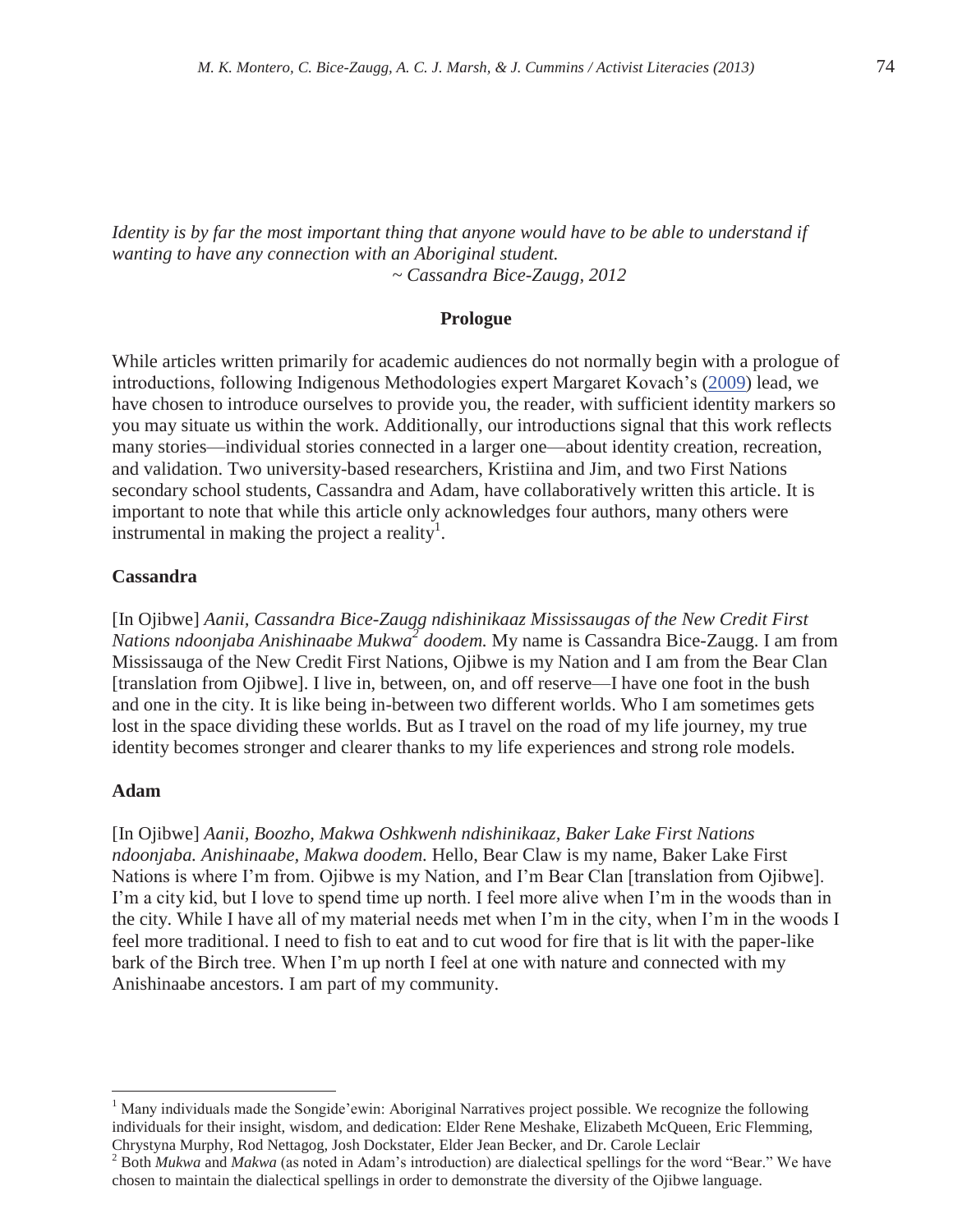## **Kristiina**

My name is Maria Kristiina Montero Haapala. I am a first generation Canadian with close ancestral ties to Finland and Spain. I was raised to respect and value the languages, cultures, and religious traditions of my ancestral countries, as well as those of Canada, my birth country. My parents typified the 1960s immigrant story: they sought to find better economic and educational opportunities for their children. I was educated in the Canadian public school system. With significant unease, I admit that I do not remember learning about Aboriginal Peoples in school. I vaguely recall having learned about Louis Riel, a political leader of the Métis people, in ninth grade history, but nothing more. I did not learn about the land treaties negotiated between the Crown and Canada's First Peoples, Residential Schools<sup>3</sup>, the role of Aboriginal people in the War of 1812, or anything else of consequence. I did not know about the peace of smudging, the power of the beat of a First Nations drum, or the cleansing of mind, body, and spirit during a sweat. Unfortunately, my story is not unique among non-Aboriginal people of my generation or those preceding mine; however, I hope that my kind of story will be an anomaly in future generations.

#### **Jim**

 $\overline{a}$ 

My name is Jim Cummins. Like many Canadians, I was born and grew up outside of Canada, in my case, Ireland. I left Ireland to pursue Ph.D. studies at the University of Alberta in Edmonton in the early 1970s. I spent two years back in Dublin in the mid-1970s before coming back to Canada as an immigrant. The collective history within which my own identity is embedded involves a continuous struggle for independence and self-determination against an oppressive colonial power. Independence was achieved in the early 1900s but at a cost. The famine of the mid-1800s reduced the Irish population from eight million to four million through death and emigration; the Irish language all but disappeared and is still only a shadow of its former presence despite intensive efforts at revitalization. Initially, my academic work proceeded in isolation from this collective cultural inheritance. I carried out research on the effects of bilingualism and bilingual education focusing on the cognitive aspects of these processes. It was only in the 1980s when I became involved in the ongoing debates on bilingual education for Latino/Latina students in the United States that I began to realize that societal power relations were fundamental to everything that goes on in schools. Underachievement among socially marginalized groups who had been and still were subject to intensive racism was largely a result of the fact that schools reflected and transmitted this racism directly to students and communities. It follows that "instructional effectiveness" requires that schools actively challenge the operation of coercive relations of power. Yet, this perspective is totally absent from the mainstream "educational reform" or "school improvement" literature. It is almost as though

<sup>&</sup>lt;sup>3</sup> As noted by Prime Minister Stephen Harper's (2008) official apology to Aboriginal Peoples of Canada, the Indian Residential School System of Canada was created as a way to "remove and isolate children from the influence of their homes, families, traditions, and cultures and to assimilate them into the dominant culture. These objectives were based on the assumption that Aboriginal cultures and spiritual beliefs were inferior and unequal….One hundred and thirty-two federally-supported schools were located in every province, except Newfoundland, New Brunswick, and Prince Edward Island….The Government of Canada built an educational system in which very young children were often forcibly removed from their homes, often taken far from their communities. Many were inadequately fed, clothed, and housed. All were deprived of the care and nurturing of their parents, grandparents, and communities. First Nations, Inuit, and Métis languages and cultural practices were prohibited in these schools….The legacy of Indian Residential Schools has contributed to social problems that continue to exist in many communities today." Indian Residential Schools operated in Canada from the 1870's through to 1996, when the last residential school was closed (Truth and Reconciliation Commission of Canada, n.d.).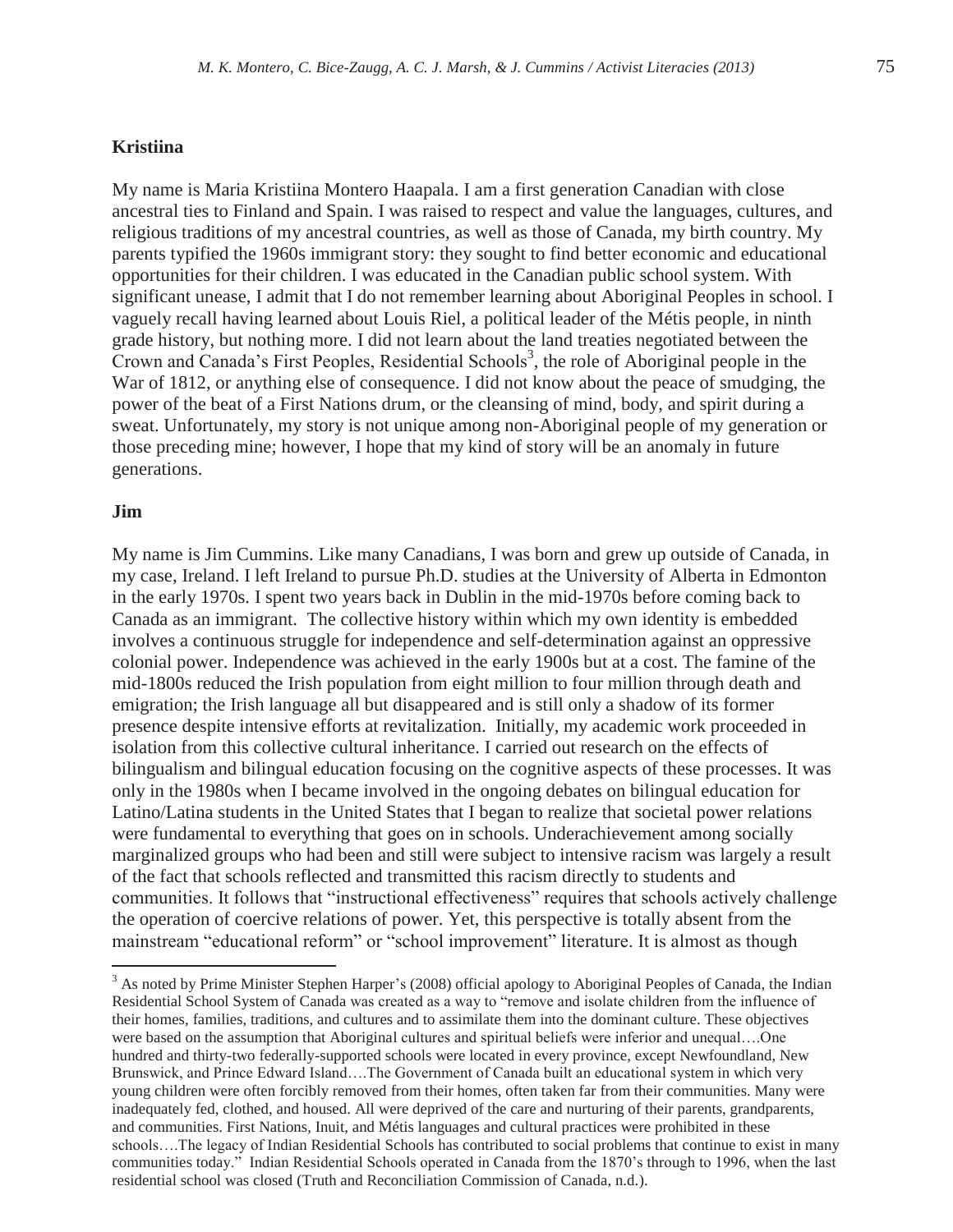words like "power" and "identity" have been blacklisted and "invisibilized" by policy-makers. When Kristiina first showed me the art and literature created by students in the Native Studies program, they spoke to me not only as works of extraordinary insight and beauty, but also as a powerful and eloquent repudiation of the shallowness of educational policy-making in many parts of the world. I feel grateful and privileged to be connected to this project in a very minor way.

## **Introduction**

Institutions of formal schooling largely fail to provide Aboriginal<sup>4</sup>—First Nations, Métis, and Inuit—students with the educational environments and experiences they require to be successful (Dion, Johnston, & Rice, 2010). Many Aboriginal students, particularly those enrolled in urban schools, do not see themselves represented in the curriculum and are not provided with safe spaces to explore and express their Aboriginality. Placing Aboriginal students' identities at the center of the curriculum will conscientiously support their sense of well-being and belonging (Dion et al., 2010). When Aboriginal students are provided opportunities to express their cultural, social, and historical identities as part of a rigorous curriculum, their identities will be validated, which will help to empower them to engage in and take ownership of their learning. When educators find ways to validate students' identities, their classrooms can be transformational and empowering spaces, especially to those who are marginalized and disenfranchised in formal educational contexts.

Social mobility in North American societies is largely gained through formal education (Brade, Duncan, & Sokal, 2003). Having a strong sense of Aboriginal cultural identity is an important predictor of the academic achievement of Aboriginal youth in Canada and the United States (Brade et al., 2003). However, because most Aboriginal youth must navigate through an educational system that promotes mainstream cultural and social values, their Aboriginal identities and self-worth risk erosion when subject to *cognitive imperialism*. Battiste (2000b) defines cognitive imperialism as follows:

a form of cognitive manipulation to disclaim other knowledge bases and values….the means by which whole groups of people have been denied existence…Cognitive imperialism denies people their language and cultural integrity by maintaining the legitimacy of only one language, one culture, and one frame of reference. (p. 198)

Schools are primary sites of cognitive imperialism, particularly when teachers' mainstream cultural customs impinge on students' distinct traditions. Education is cognitive imperialism when, for example, Eurocentric values, philosophies, histories, and practices dominate instruction; Aboriginal histories are denied in schools or added as a footnote in history; and

 $\overline{a}$ 

<sup>&</sup>lt;sup>4</sup> In Canada, the term "Aboriginal" refers to all Indigenous people. The Canadian Constitution recognizes three groups of Aboriginal people: (a) First Nation, or Indian, as defined by The Canadian Constitution Act, 1982, section 35. First Nation people are either status (registered with an Indian band or community) or non-status (not registered by are members of an Indian band or community); (b) The Métis, who, in the first instance, are descendants of European fur traders and First Nations women and; (c) Inuit are the Indigenous people of the North. These are three distinct peoples with unique histories, languages, cultural practices, and spiritual beliefs. There are more than one million people who identify themselves as an Aboriginal person and they live in urban, suburban, rural, and remote locations across Canada.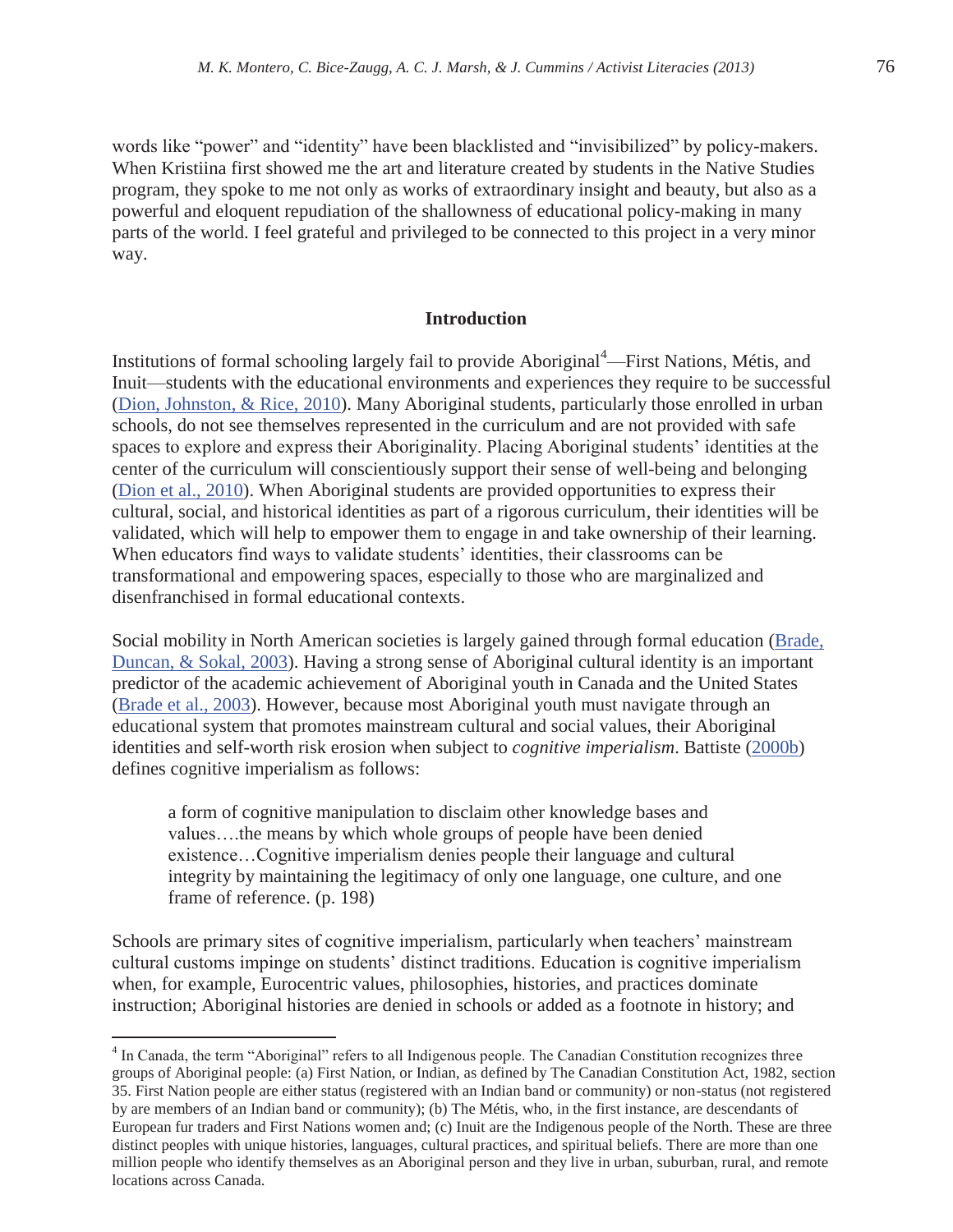Indigenous content is marginalized or absent (Battiste, 2008). Aboriginal students need to see more of themselves represented in the curriculum and have their holistic and collectivist learning styles considered (Kanu, 2002, 2011; Toulouse, 2006, 2011). While we do not believe that today's teacher consciously seeks to cognitively dominate any of her or his students, the colonial stance in schools, as described earlier, is unconsciously perpetuated by the fact that pre-service and in-service teachers currently have limited opportunities to learn about Indigenous pedagogies, ways of knowing, Aboriginal perspectives in historical and contemporary society, issues of power, theory, cognitive imperialism, and anti-oppressive education; moreover, they are not given opportunities to understand how to transform a Eurocentric curriculum, or understand why teachers should engage in such a transformation (Association of Canadian Deans of Education, 2010; Battiste, 2008; Kanu, 2011). As a result, an already marginalized Aboriginal youth population is further alienated from mainstream curriculum and schools.

High school attrition rates for Aboriginal youth are considerably higher than for non-Aboriginal<sup>5</sup> youth. According to Statistics Canada (2010), the dropout rate among Aboriginal youth aged 20- 24 was three times higher—22.6%, compared to 8.5% for non-Aboriginal people. A growing body of research demonstrates that Aboriginal students' positive notions of their cultural identity are critical to school success (Toulouse, 2006). Equally critical in the development and maintenance of positive Aboriginal cultural identities among Aboriginal youth are the quality of relationships between students and their teachers and support staff (Russell, 1999), as well as integration of culturally responsive teaching practices in mainstream curriculum (Antone, 2003; Brade et al., 2003; Goulet, 2001; Kanu, 2002; Swanson, 2003).

## **Engaging in Activist Research: Validating Aboriginal Identities in Schools**

The general public often criticizes university-based researchers for living in an overly theoretical, isolated, metaphorical ivory tower, disconnected from the realities of "real" people living in the "real" world driven by marketplace economies; intellectual life is often viewed as an unaffordable luxury (Bérubé & Nelson, 1995; Giroux & Giroux, 2004; Kyle, 2005; Talburt & Salvio, 2005). In response to this "crisis of legitimacy" there is a call for academics to act as public intellectuals (Cantor & Levine, 2006; Cohen & Eberly, 2006) by extending the arms of research "to not only reach outside the university, but actually interact with the public beyond its walls" (Cushman, 1999, p. 330). Marc Renaud, President of the Social Sciences and Humanities Research Council of Canada (1997-2005), was documented as having said that the "traditions of the university to 'publish or perish' have been globally tested and that the new agenda for universities will need to be 'go public or perish'" (Battiste, 2000a, p. xx). One way researchers can "go public" and engage as public intellectuals is through activist research, a field largely

 $\overline{a}$ <sup>5</sup> In this article, as the term suggests, non-Aboriginal denotes all other people living in Canada who are not Aboriginal—First Nation (status or non-status), Métis, or Inuit. This term is used to identity people who immigrated to Canada, either through distant or recent immigration and whose identities, languages, cultures, experiences and histories have not been colonized by "settlers." Aboriginal, thereby, refers to the people, and their descendants, who were deeply rooted and had a settled Indigenous presence in Canada before contact (LaRoque, 2010). Aboriginal People have been directly implicated by colonial and imperial "policies of devastation" such as those that threatened and continue to threaten Aboriginal rights to education, child welfare, Aboriginal languages, identities, agriculture, land rights, and freedom of movement, for example (Episkenew, 2009). Aboriginal refers to "the thoughts and experiences of the people of the Earth whom Europeans have characterized as primitive, backward, and inferior the colonized and dominated people of the last five centuries" (Battiste, 2000a, p. xvi). Non-Aboriginal refers to all others.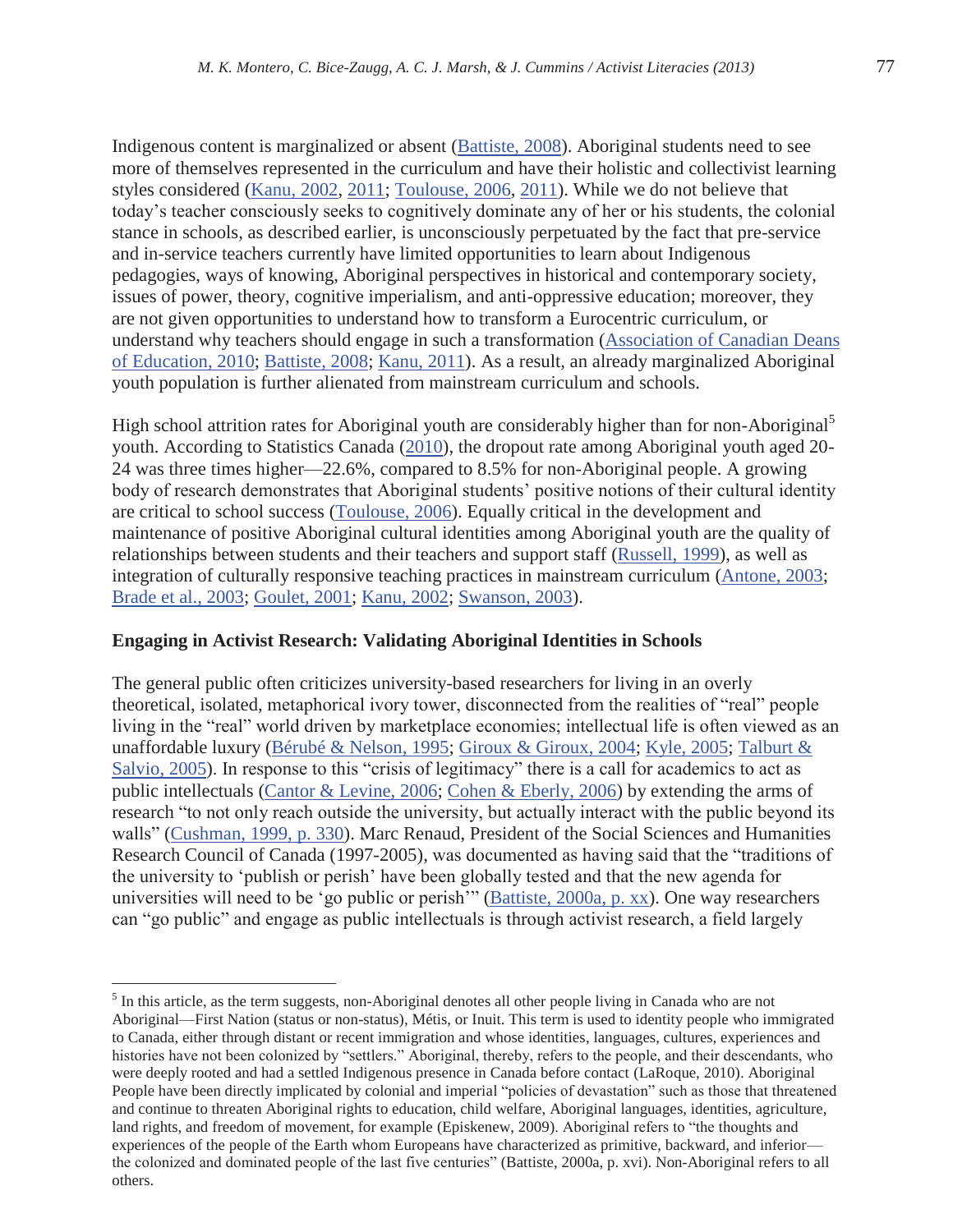informed by critical theorists who formally call for social and cultural transformation (see for example, Banks, 1993; Freire, 1999/1970; Gay, 2010; hooks, 1994; May & Sleeter, 2010).

Both institutions as well as individuals have taken up the call to become public intellectuals and engage in scholarship. At the institutional level, one can find the emergence of many centers for public scholarship or public inquiry. See for example The Center for Service Learning and Community-Based Research at Penn State (http://www.bk.psu.edu/academics/31728.htm); Imagining America: Artists and Scholars in Public Life, a consortium of universities and organizations dedicated to advancing the public and civic purposes of the humanities, arts, and design (housed at Syracuse University http://imaginingamerica.org); and The Center for Public Scholarship at The New School, New York, NY (http://www.newschool.edu/cps/). At the individual level, publications have been produced to explore how research is created and used to create positive social change. For example, Paris and Winn (2014) compiled a collection of essays written by scholars in education on humanizing approaches to qualitative and ethnographic inquiry with youth and their communities; and Mutua and Swadener (2004) created a collection of texts that describe how scholars of color, and their allies, are the "colonized who feel the consequences of the Eurocentric, scientifically driven epistemologies in which issues of power and voice are drowned by the powerful 'majority' players reflecting the 'masters' ideology" (p. ix). The focus of public scholarship in general, and humanizing research specifically, is to "end a long history of colonizing approaches to research, policy, and practice in communities of color and other marginalized communities" (Paris & Winn, 2014, p. xvi). Central to this type of scholarship is reciprocity of relationship building and dialogue that is carried out with dignity and respect.

Public scholarship, also viewed as activist research, is not limited to the study of "activists," and it does not mean that activist researchers need be considered activists, either (Hale, 2001). Activist research can be viewed as a way to make the world a better place by engaging with practical problems whose solutions are of interest to a larger community (Calhoun, 2008). To this end, activist researchers align with a community's common political goal or struggle and work toward social change by explicitly addressing the root causes of inequality, oppression, violence, and related conditions of human suffering (Cushman, 1999; Hale, 2001, 2006; McIntyre, 2006; Schecter & Ippolito, 2008). Essential to activist research are the notions of researcher reflexivity, dialogue and reciprocity. These features help ensure that a mutually beneficial relationship is developed and maintained among participants at all stages of the inquiry—"from conception of the research topic to data collection to verification and dissemination of the results" (Hale, 2006, p. 97).

Particularly when working with Indigenous peoples, "White" or "outsider" researchers, or those functioning from a Western paradigm, are often criticized for observing, recording, categorizing, and passing judgment for the colonial and imperial histories they bring to the research (Bishop, 2005; Denzin & Lincoln, 2008; Smith, 1999). Such stances reduce tribal knowledges, languages, and cultures to commodities and treat Indigenous Peoples as objects of investigation in order to further a Western research agenda without regard for those being studied (Bishop, 2005; Denzin & Lincoln, 2008; Smith, 1999). Research approaches congruent with the ethical and community dynamics of research with Indigenous peoples employ data collection methods that emphasize the development and maintenance of relationship in ways that encourage "participants to share their experiences on their terms" (Kovach, 2009). Addressing the importance of relationship in Indigenous research, Smith (2005) noted: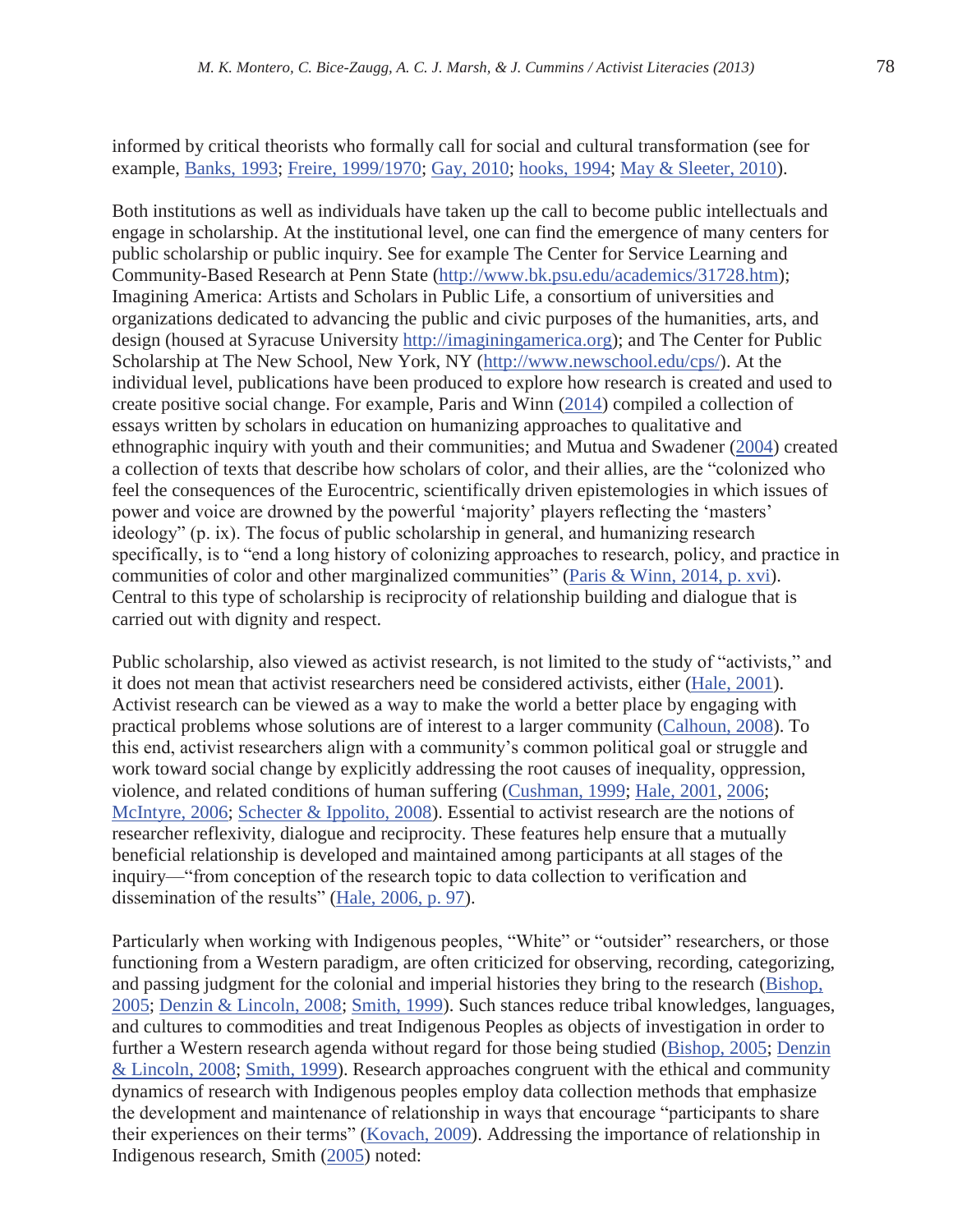"[f]or Indigenous and other marginalized communities, research ethics is at a very basic level about establishing, maintaining, and nurturing reciprocal and respectful relationships, not just among people as individuals, but also with people as individuals, as collectives, and as members of communities, and with humans who live in and with other entities in the environment" (p. 97).

Upholding such participatory values allows the essential characteristics of Indigenous research methodologies to emerge: *respect* of cultural integrity, *relevance* of perspectives and experience, *reciprocity of* relationships, and *responsibility* through participation (Kirkness & Barnhardt, 1991).

As non-Aboriginal university researchers working with Aboriginal youth, the work is framed at the intersection of activist and Indigenous research methodologies, where reciprocity of intent and purpose, and dialogue are paramount. Kovach (2009) posited that although qualitative and Indigenous research methodologies share space within academic research dialogue, and policy and practice, they are distinguished in two fundamental ways: (a) Indigenous methodologies are guided by tribal epistemologies—the ways of knowing through the languages and cultures transmitted by the Elders; and (b) they "resist the culturally imbued constructs of the English language" (p. 30). We are, therefore, acutely aware that our research and practice is not, and cannot be, wholly Indigenous because of our limited primary knowledge of tribal epistemologies and Indigenous languages. However, all non-Aboriginal participants in the project are positioned as Aboriginal allies and commit to join the social movement that understands the critical role public education plays in healing Aboriginal youth from the brutal legacy of Indigenous colonization (Toulouse, 2011). Moreover, we recognize the significant role teachers play in creating equitable and inclusive classrooms for all children.

Framing literacy as a social practice (Barton, 1994; Barton, Hamilton, & Ivanic, 2000; Gee, 2012; Street, 1995), Holland and Skinner (2008) argue that the way people use literacy as part of social movements to effect social, cultural, and political change have received little attention. They suggest that the literacy activities (e.g., writing letters to politicians, informational newsletters to mobilize community members, blogs, twitter feeds, artistic murals etc.) can be viewed as artifacts of identity (re)formation that have a transformational power. The notion of activist literacies, therefore, can initially be defined as an examination of the way texts (broadly defined) are used to further social movements as connected to one's community-based identities that encompass social, psychological and historical layers (see for example, Holland & Skinner, 2008; Simon, Campano, Broderick, & Pantoja, 2012). Understanding the power inherent in Aboriginal identity texts is an important vehicle to help transform a school curriculum to respond to Aboriginal students' social, emotional, and academic needs in a mainstream-centric school system. Identity texts showcase the intellectual, literary, and creative talents of Aboriginal youth, and in so doing, they challenge and repudiate the devaluation of student and community identities in most mainstream schools and in the wider society

Fundamental to our collective activist research is the understanding that educators must engage in authentic pedagogical practices, rooted in funds of knowledge (Moll, Amanti, Neff, & Gonzalez, 1992) that serve to "affirm students' identities as highly able individuals, with agency in their own learning and something of value to offer" (Cummins & Early, 2011, p. 7). As Cassandra emphatically noted, "Identity is by far the most important thing that anyone would have to be able to understand if wanting to have any connection with an Aboriginal student." We sought to understand what happens when Aboriginal students are given the opportunity to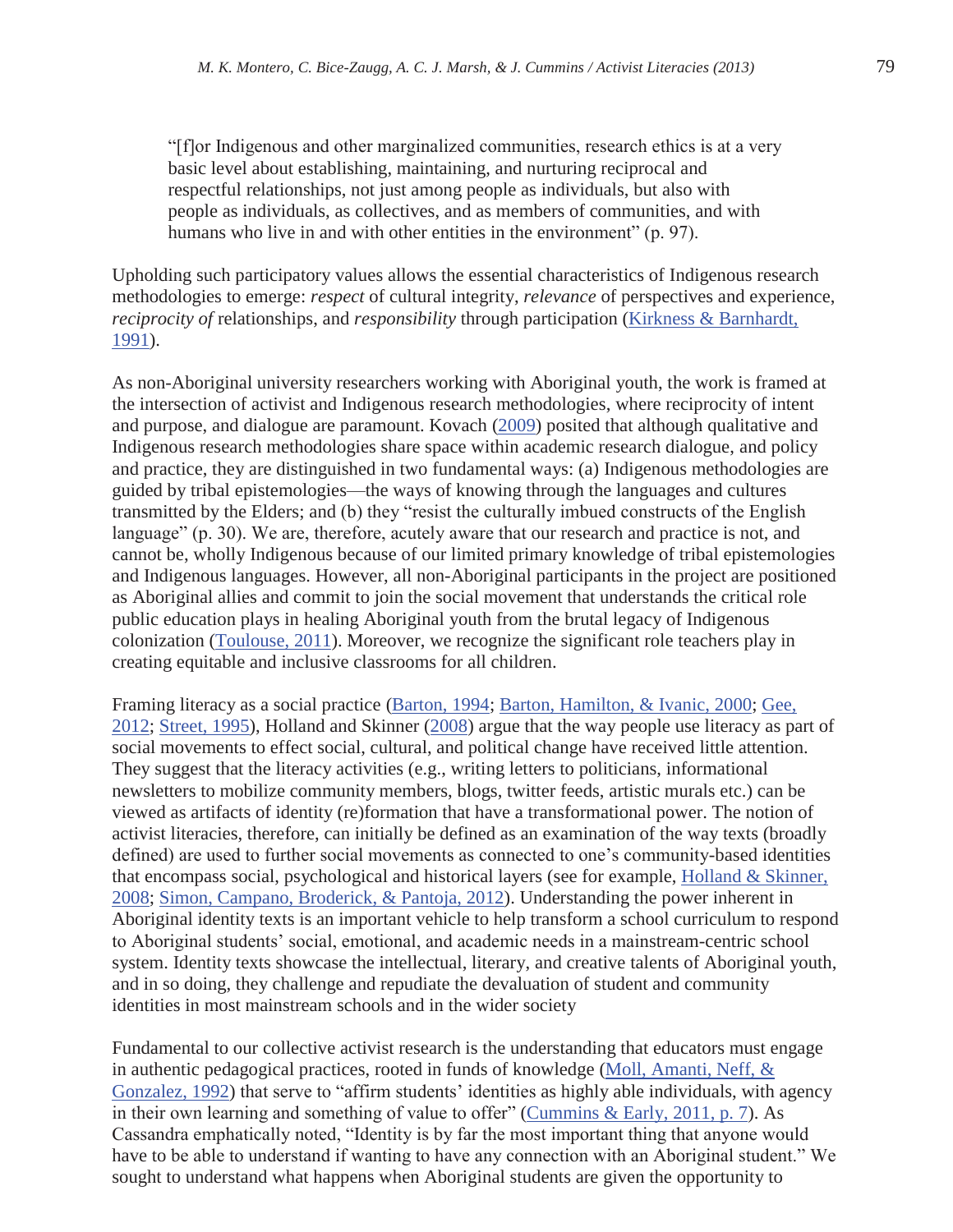dialogue about their identities as part of a rigorous curriculum. In our work, we explored the way two First Nations senior high school students, Adam and Cassandra, dialogued about their Aboriginal identities throughout their visual and literary artistic experiences in the Native Arts and Culture course. By dialoguing about the identity texts they created, the students articulated deep and sophisticated understandings of what it means to be young First Nations adults living in an urban center. As noted by Cummins and Early (2011), "[t]he identity text then holds a mirror up to students in which their identities are reflected back in a positive light" (p. 3).

Dialoguing about students' visual and literary art proved to be an innovative and engaging way to explore what it means to place Aboriginal students' identities at the center of the curriculum, as will be further articulated in the *Impact* section of this article. In this article, we detail how the identity texts helped students form concrete understandings of their life experiences as rooted in social, cultural, political, and historical understandings of their life stories. In particular, the students' insights as mediated through visual and literary art helped them verbalize important focal points for their present and future lives. Insights into their experiences are detailed in terms of context, process, output, and impact.

## **Context**

The Native Studies Program has existed at Four Directions (pseudonym) Secondary School, located in an urban center in Ontario, Canada, for nearly ten years. The program functions as part of the regular school day, offering credit courses related to Aboriginality. The courses, which are open to all students in grades 9 through 12, include the following: Expressing Aboriginal Cultures, Cultural and Aboriginal Issues in Canada, Issues of Indigenous Peoples, Native Studies Media Art, Aboriginal Teachings and Worldviews, Foods and Regalia, Contemporary Aboriginal Voices (English), and Ojibwe. In addition to culturally relevant programming, the Native Studies Program is connected to the Native Youth Advancement Program, funded through community, provincial, and federal grants, which offers Aboriginal students numerous services at the high school, including a nutrition program, academic assistance, access to tutors, social and personal counseling, cultural support services, access to technology, and organized culturally relevant events and activities.

The program does not assume that participating students have knowledge of their Aboriginal histories, ceremonies, languages, and cultures. In fact, many, if not most of the Aboriginal students participating in the program have grown up, to a large extent, in an urban environment, removed from Aboriginal communities. For many of these students, their life scripts were written under the highest levels of poverty in Canada, and many will be the first in their families to graduate from high school. Many have romanticized Reserve life as a place of refuge; while at the same time, they have not even visited the Reserve that lies within a 30-minute drive from their urban center. These students represent a melting pot of Nations: from the Haudenosaunee of the Six Nations to the Anishinaabe of Wikwemikong or Moose-Cree. Common to all of the students is that they have a deep hunger for a sense of place as they connect to, discover, and rediscover their Aboriginal roots. Adam confirms this hunger:

I grew up in Toronto all my life. I was raised by my mother's [White] family. My father left me before I was born, so I knew nothing about my [First Nations] culture. I knew I was First Nations. I knew I was Native. Coming to this school and the amazing Native program here has helped me find who I am.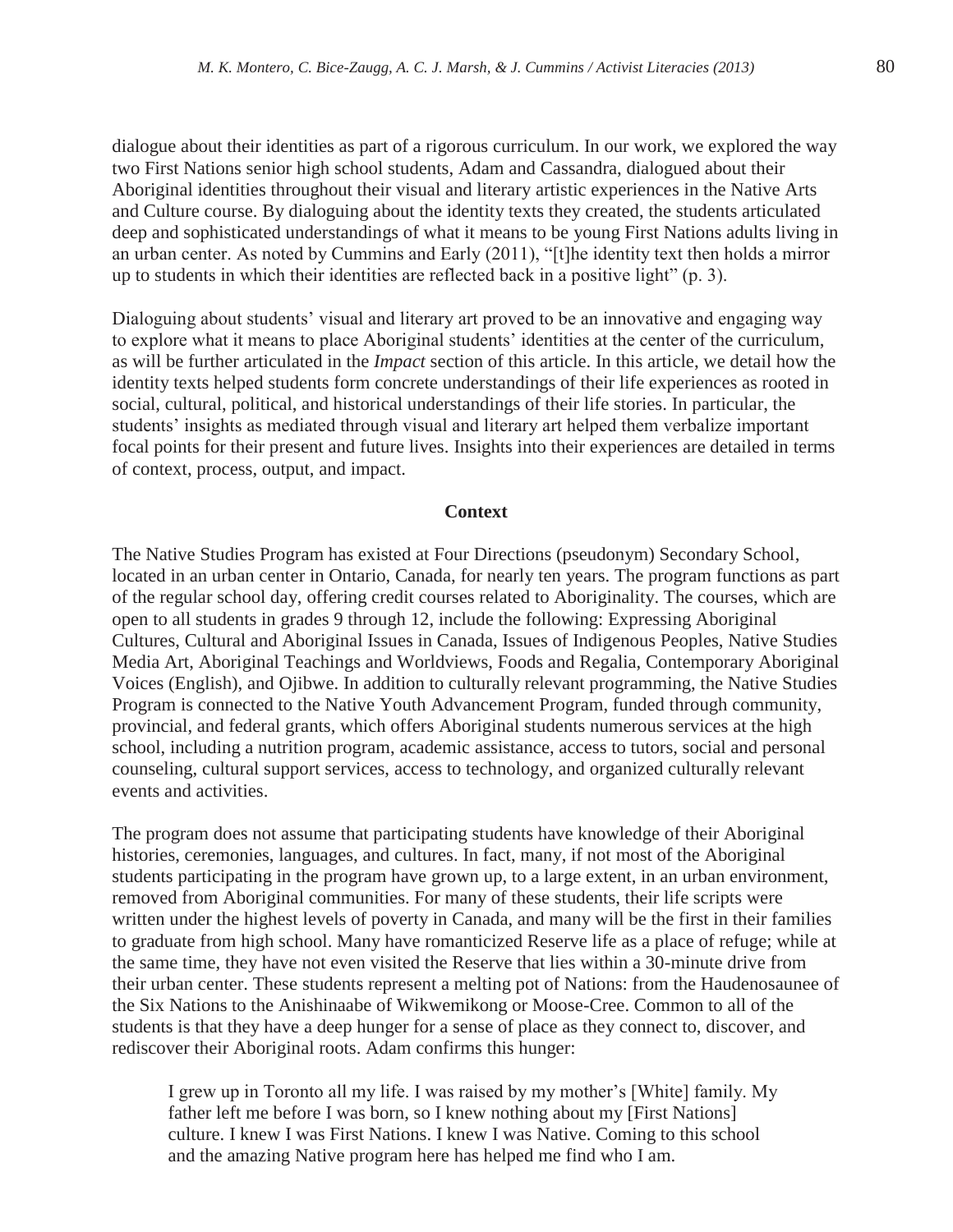The program works to affirm students' Aboriginal roots through, for example, the study of Aboriginal authors, playwrights, poets, and musicians; singing, dancing, and drumming; learning about the Seven Grandfather Teachings (Wisdom, Love, Respect, Courage, Honesty, Humility Truth); engaging in literary and visual art, including painting, videography, 'zine projects, and print-making. The students are provided with opportunities to discover and re-discover their ancestral roots and express what they have to say about the land, environment, culture, and politics of the urban spaces they occupy.

#### **Process**

The community-engaged project, titled *Songide'ewin* (translation from Ojibwe: Strength of the Heart)*: Aboriginal Narratives* was carried out through consultation and collaboration with Aboriginal Elders, Aboriginal secondary students and their teachers, and teacher education candidates. Collectively, we wanted to find ways to bring Aboriginal youth and non-Aboriginal pre-service teachers together to learn about each other in a non-hierarchical manner. Initially, the idea was to have the pre-service teachers engage the students in audio-recorded oral history interviews, but because the Elders perceived this idea to approximate colonial research stances, we agreed to learn from each other through a painting experience where the hierarchical relationship of student and teacher was minimized—we all became students and teachers of art.

As part of the Native Arts and Culture course, Elder Rene Meshake<sup>6</sup>, Ojibwe artist, author, storyteller, and community activist, facilitated an exploration of Aboriginal worldviews, teachings, and expressions of identity using symbols, stories, colors, and cadence with acrylic paints on canvas. A non-hierarchical dialogic space was created so that in the artistic silences, all artists could reflect on their deepest spirits and souls, allowing for their true, uncensored selves to appear on canvas. Students conceptualized and created paintings through which they explored different aspects of their cultural, linguistic, and/or musical heritages. For example, students explored the meaning and significance of symbols representing their clans (e.g., Bear, Wolf, Turtle), their vision of the Creation Story, or other important cultural artifacts (e.g., Eagle Feather, Beaded Headdress, Flying Eagle). Adam described the painting experience as follows:

Making the painting was just pure fun. We started with a blank canvas and put some modeling paste on it, here and there, on random areas. Then we put this brown stuff [burnt umber wash] over the canvas to accent the silly putty stuff and automatically the eagle jumped out [to me]. I'd be working on my painting, then I'd jump over to another table, come back to my table and [get feedback from Rene], then he'd run over to another guy. [Rene] was everywhere and anywhere. It was just a lot of fun with Rene.

Rene, a self-taught artist, had a significant presence in the classroom. He encouraged students to paint, but did not impose his ideas or structure on any person. He began working with the students by briefly telling them about Medicine paintings (pictographs at Agawa Canyon) and referring to the Teaching Rocks (petroglyphs) located northeast of Peterborough, Ontario. He talked about the stories that one tells through art and how one must surrender to the unknown when creating artistic compositions. After we each swirled and stroked modeling paste on to our

 $\overline{a}$ 

<sup>6</sup> More information about Rene Meshake's professional work can be found at http://www3.sympatico.ca/renemeshake/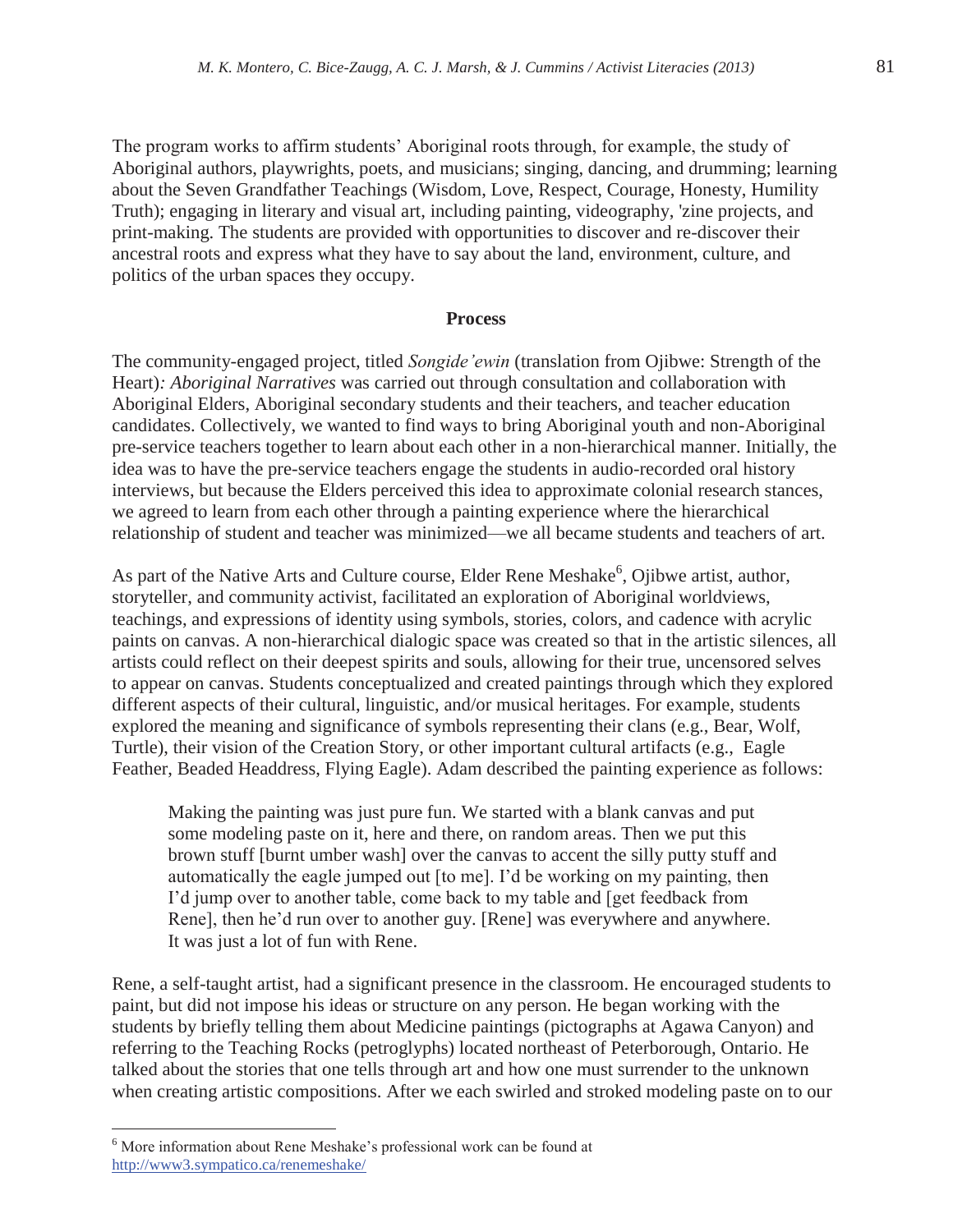canvases, he encouraged us to view the images created through different angles and positions of light. He encouraged us to "listen" to the paintings and find ways to add colors and textures that would enable others to hear what the paintings had to say. Rene had a relaxed demeanor. He told students his stories—stories of his personal struggles with his own Aboriginal identity resulting from years of being told his Native words, arts, writings, and music were *dirty*, *evil*, and *pagan* by those who ran the Residential School he attended as a child. He also talked about how he began to rediscover his Aboriginality through the teachings of the Medicine Wheel and through art. Students listened to Rene as they painted. They paused to ask questions, and they responded to his stories through their own artistic creations.

Following the painting experience, a different group of students enrolled in an eleventh grade, open enrollment Aboriginal English course were invited to respond to a painting of their choice from an aesthetic stance (Rosenblatt, 1994) by paying specific attention to the feelings and ideas evoked during their interaction with the painting. These feelings and ideas laid the foundation for written responses. Through these organized activities, project participants invested their identities to create literary and artistic works, or *identity texts* (Cummins & Early, 2011). The artistic process and ensuing reflections created opportunities for participants to discover, imagine, recognize, and name their identities in concrete ways.

## **Output**

Close to 50 Aboriginal identity texts—paintings and poetic responses—were created and displayed in three Ontario art galleries between May 2012 and April 2013. The art gallery exhibits were an important way to communicate to the students that their work was valued beyond the confines of school. At the inaugural exhibition at The Robert Langen Art Gallery in Waterloo on May 22, 2012, students were invited to an opening reception to celebrate their creations. When students saw their work hanging in the art gallery they were impressed, to say the least. Adam was quoted in *The Cord* newspaper, as saying:

It's overwhelming…I didn't think it would come to be in a gallery like this and I had no clue it would be this big. The paintings are all so beautiful and seeing them like this in a gallery is just, "W*hoa*!" (Fauteux, 2012).



**Figure 1:** Interior view of *Songide'ewin: Aboriginal Narratives* Art Exhibit at The Robert Langen Art Gallery, Waterloo, Canada, May 22, 2012. Photo credit: M. Kristiina Montero

Once the excitement of public recognition subsided, students were interviewed to explore their experiences when asked to create self-expressions of their Aboriginality. Intuitively, we knew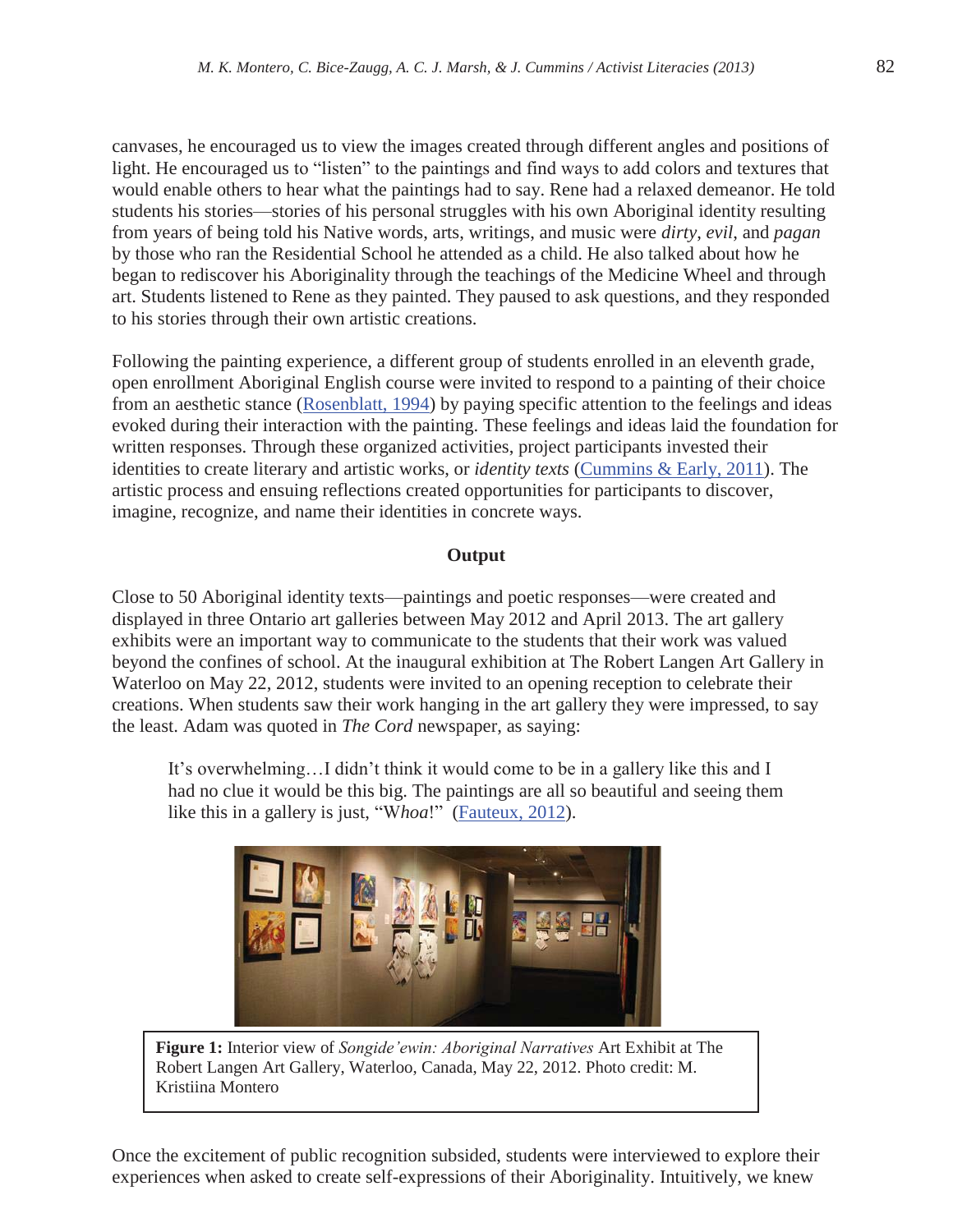that the visual and literary artistic processes had an impact on the students, but it was not until we had open conversations with the students that the depth of the experiences was exposed. It is important to note that the process of creating the visual and literary art took well over a year. During this time, we developed relationships with the students—we took time to talk with students, paint with them, and write with them. When it came time to interview the students on film, they trusted us to respect their cultural integrity as we had already demonstrated that we valued their perspectives and experiences, and that our intention was to give back to them as individuals and as a larger community. We spent time talking to all students individually and in a group where everyone could freely participate.

To further investigate the impact of placing identity texts at the center of the curriculum, we used methods of thematic narrative analysis (Riessman, 1993, 2003, 2008) to listen more carefully to what Adam and Cassandra had to say about their Aboriginal identities. We were interested in the first-person accounts of the experiences related to identity exploration resulting from a schoolbased project devoted to Aboriginality and interested in the content of Cassandra and Adam's narratives and the sense they made of their individual and/or collective Aboriginal identities. Because we were interested in the content of their stories, we transformed the 'messiness' of spoken language to make the stories more easily read, a practice consistent with thematic narrative analysis (Riessman, 2008). To acknowledge and respect the co-creation of the narratives, and the experiences created beforehand, it was appropriate for both Cassandra and Adam to be co-authors on this paper. They were involved in creating the visual and literary art, debriefed their experiences with us, and participated in verifying the data and its representation. Next, we present Adam and Cassandra's identity stories and in keeping with narrative practice, we theorize from the cases rather than from component themes across cases (Riessman, 2008) in the *Impact* section of this article.

## **Adam's Identity Story: An Invocation of the Subconscious to Canvas.**

Next is an image of Adam's painting, Eagle Flying (Figure 2). Next, Adam presents his reflection on the painting and how he understands his First Nations identity.



**Figure 2:** Adam Marsh, *Eagle Flying*, 2011, Acrylic on canvas, 12 x 12. Photo credit: M. Kristiina Montero

When I was making the painting, I thought a lot about myself. I have a lot of self-identity problems, as most people know. *I have a lot of self-identity problems.* I put a lot of that into this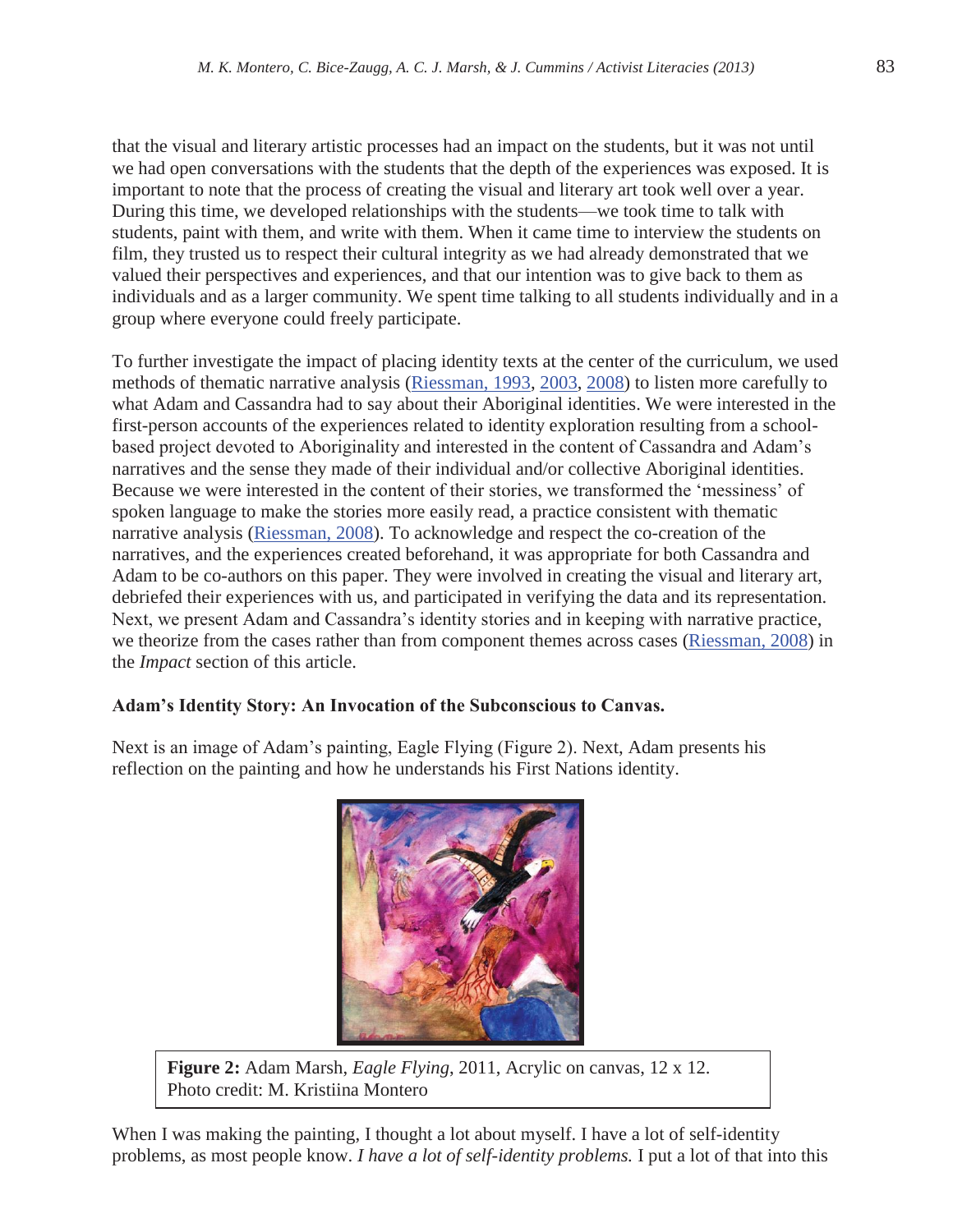painting. [Making the painting and reflecting on its significance] has changed my life pretty much. How I look at everything now and how I think of things—[I have] a different perspective.

I was originally going to put a bear on the painting. I was going to somehow work on making a bear, but it didn't work out that way. When making the painting, I started with a blank canvas. I put modeling paste on the canvas in random areas, let it dry, and painted the area with a burnt umber wash that highlighted the peaks and valleys of the modeling paste. When I came back the next day, there was an eagle sitting on the canvas. Nobody else saw it, but I saw an eagle. The eagle immediately jumped out just like it was taking off.

My painting has to do with my father not being there. I didn't know who he was. I don't know who he is. I am kind of lost without him, because I don't know who he is. There is a barren part of my picture that looks really warm and peaceful, but at the same time it is unsettled. There are veins in the tree to represent that there is always life in something, even if it doesn't appear to be alive—the tree looks dead, but it isn't.

This painting is spiritual and emotional for me. There is so much spirituality in my painting—the color purple represents my spirituality. The eagle—it is the highest-flying bird, and we use its feathers during our ceremonies. I was recently at a Powwow, and the first thing used in the dance is the eagle staffs. Those are the colors that were carried across lands. We didn't have light back then—we had eagle staffs, and the eagle staffs had eagle feathers. We use eagle feathers because they are the smartest of animals, and they carry our messages up to our Creator. It seems that everywhere I go there is always something to do with an eagle. I think the eagle might be my spiritual guide, totem animal, clan animal, and spiritual helper. I think the eagle might be mine because there is so much in my life that has to do with the eagle. It is always there to help me. So, there is a lot of spirituality with the eagle on the painting.

## **Cassandra's Identity Story: One's Light is Another's Darkness.**

The second example highlights the poem titled "See What You Choose" that Cassandra wrote in response to the painting titled *Unity* (Figure 3), a collective painting created by Eric Flemming, the Native Arts and Culture teacher, and his students.



**Figure 3:** Eric Flemming and the Songide'ewin Community Artists, *Unity*, 2011, Acrylic on canvas, 12x12. Photo credit: M. Kristiina Montero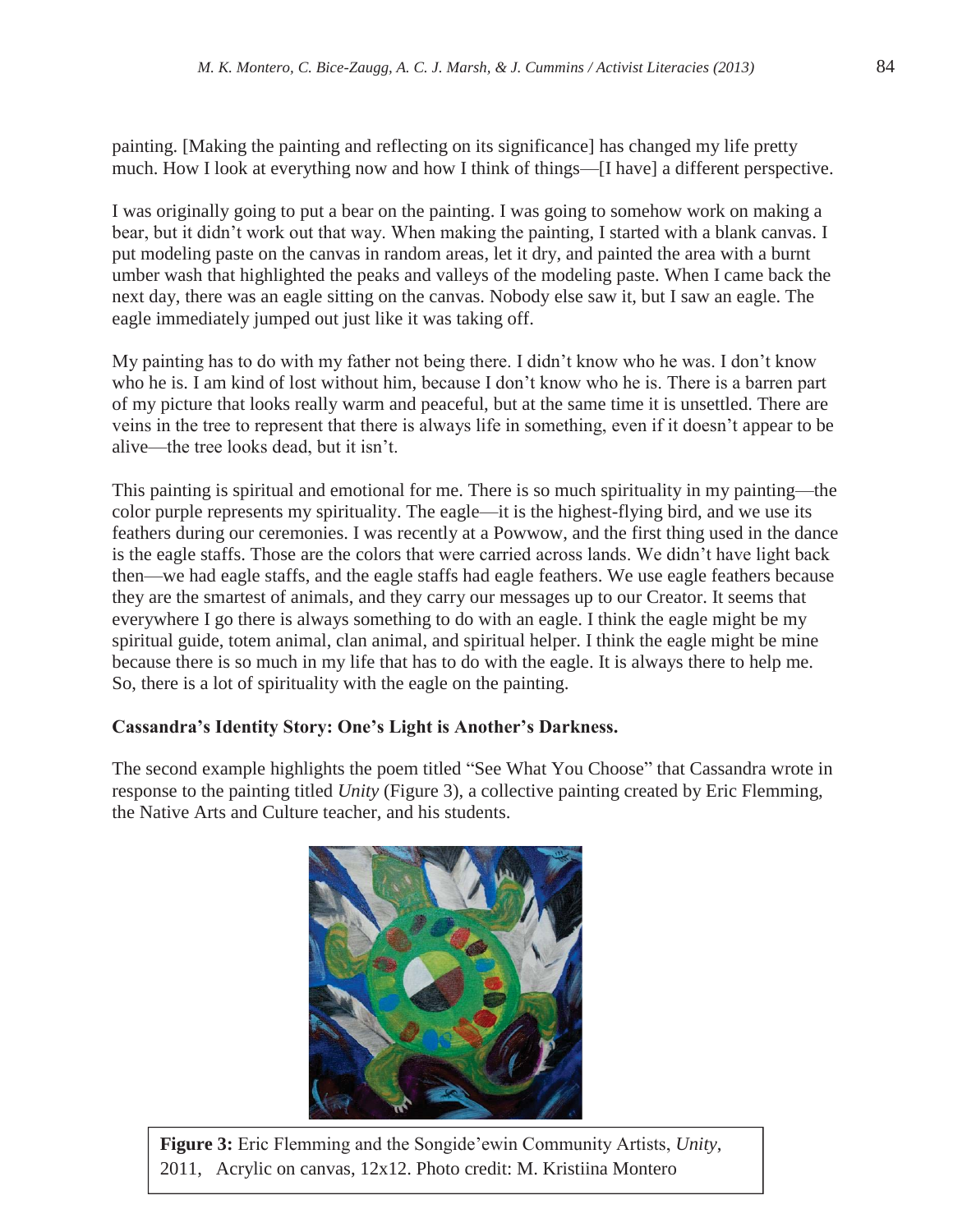Cassandra was initially attracted to this painting because of the representation of fingerprints on the turtle's back. Her initial reaction to the painting was as follows:

I felt very strongly about [this painting]. I didn't really know why, but I just had a feeling, and I said, " This is really important," and I began to dig deeper. I said, "I am going to choose this [painting]….because it gives off this feeling of being together, and no matter where you come from, you are welcomed from proud and powerful pasts." I felt [that emotion] in the painting even before I started writing... [The painting] was [created] around the Medicine Wheel, together, collectively working around issues that we're having between Aboriginal and non-Aboriginal communities. It was in a circle, and how all of our fingerprints were there, counted together equal. That was the most amazing thing.

In response to this painting, Cassandra wrote the poem "See What You Choose" (Figure 4). Her reflection follows the poem.



**Figure 4**: "See What You Choose," Cassandra Bice-Zaugg, 2012.

It was an amazing process to see and feel all of these powerful emotions through the painting. I had to dig deep and work through the emotions and feelings I was experiencing. I know that those around me had to do their own work around the effects of Residential Schools, drugs and alcohol, and identity issues. How do you put all those things together? It was really difficult. However, *the process helped me develop whom I thought I was born to be*. I was able to verbalize that if I am able to say "*I know who I am,"* then my kids will be able to do the same, as will their children, their children's children, and so on and so forth. I am comforted to think that if I know who I am and find strength in my First Nations identity, I will help my future generations stay away from drugs and alcohol, for example. If I hadn't created this poem and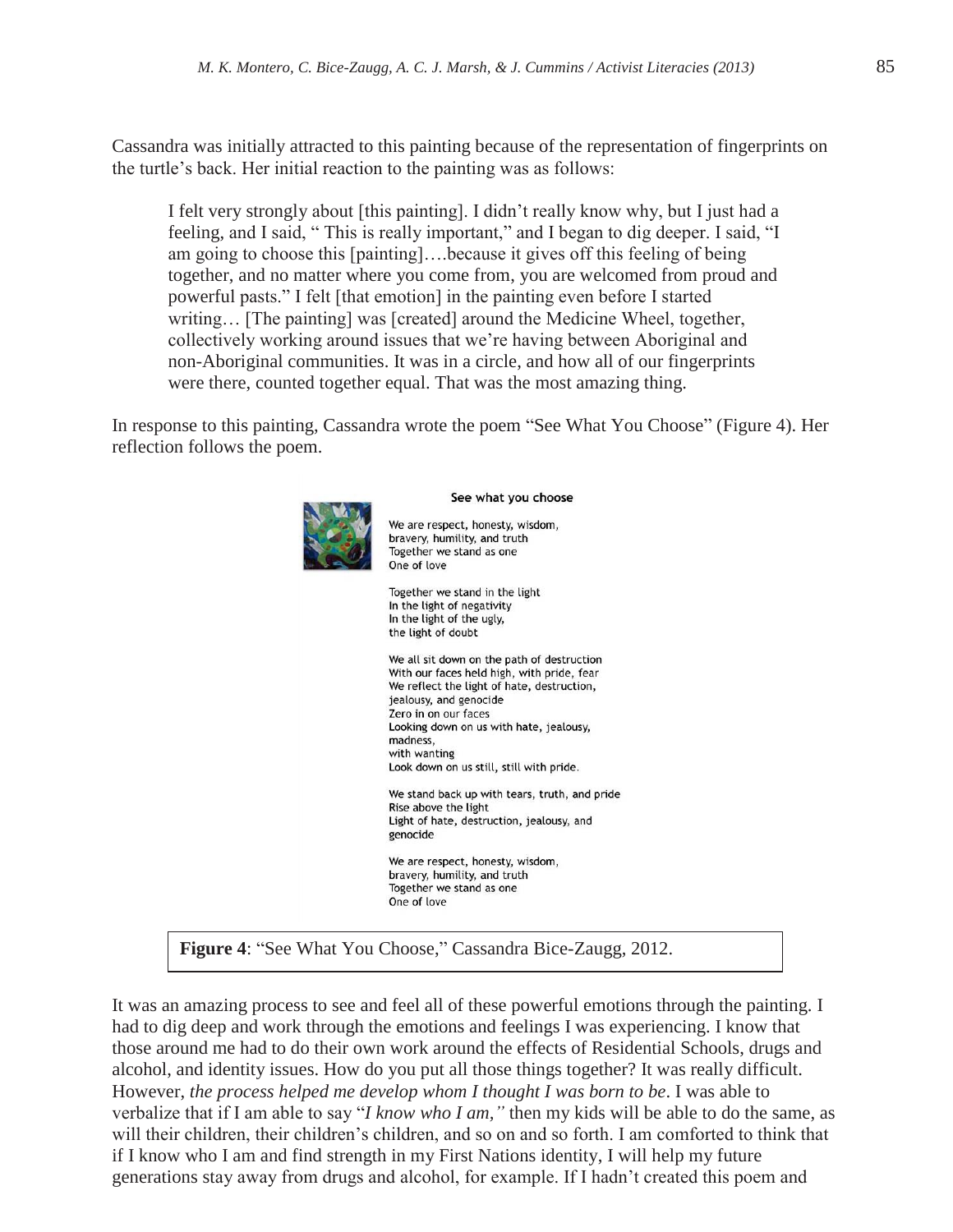written down my experiences, then I don't know that I would be able to ensure a solid future for my successive generations.

In the beginning of the poem, I talk about respect, honesty, wisdom, bravery, humility, and truth, standing together as one, one of love. This is how I see my ancestors—very strong. They built their families on a firm foundation, and they made sure their children knew who they were. This was before the settlers, before confederation.

Then I write about standing in the light, the lights of the negativity. A lot of people view the light as God, heavenly. I decided to take a different approach on the metaphor of light. When the Canadian government first introduced the Indian Act in 1876, its members thought that they were doing a good thing—that was their light. However, change the perspective and view the Indian Act from our perspective—their light was our negativity, our darkness. Their light was and is our pain. Since colonization, multiple generations have been destroyed and have identity problems that cause many to numb the pain with drugs and alcohol. That is where I saw the light as I was writing the poem. My perception of light changed. It turned into how I felt I was looked down upon as a First Nations person. Under the Indian Act, just because I have a number, because I have status, I am more likely to go to jail or be incarcerated than graduate from high school. As soon as I was labeled, a multitude of statistics began to bombard me. It was difficult for me to see that *their* light was taking *my* people, flipping us upside down, moving us around, and telling us how to define ourselves, how we should act, and what we should look like. As I continued to write the poem, I explained that we reflect the light of the hate, destruction, jealousy and genocide—the effects of Residential Schools. My grandmother is a Residential School survivor; she is a real trooper. She didn't let that experience break her, and this is something very important for me to remember.

When I write, "we stand back up with our tears, truth, and pride," I want to say that we, as an Aboriginal people, didn't give up. We are still here, standing strong, and getting stronger. It's amazing to think that our people have survived through all of this negativity and still were able to stand back up with their pain and sadness and vow that such atrocities would never again be repeated. The poem's conclusion is a tribute to all future generations: the need to connect to our ancestors' spirits before the times of Residential Schools, get in touch with our inner selves and our true identities in order to know what it means to be a First Nations person and live that with pride. We will be less likely to drink and do drugs, because we know who we are and don't need substances to numb our pain. It is important to know where you come from, know your past, and know who you are today. Take away identity and what do you have?—the effects of residential schools.

#### **Impact**

Cummins and Early (2011) noted that "when students share their identity texts with multiple audiences…they are likely to receive positive feedback and affirmation of self in interaction with these audiences" (p. 3). In our project, students had many opportunities to share their work with multiple audiences and, therefore, had many opportunities to receive positive feedback about their work. When the students received positive feedback, we believe it enabled them to continue reflecting on and talking about the personal significance of their work. In addition, opportunities to answer questions and engage in dialogues about their identity texts helped the students to solidify their thinking and learning. Purposeful dialogue about the identity texts also created a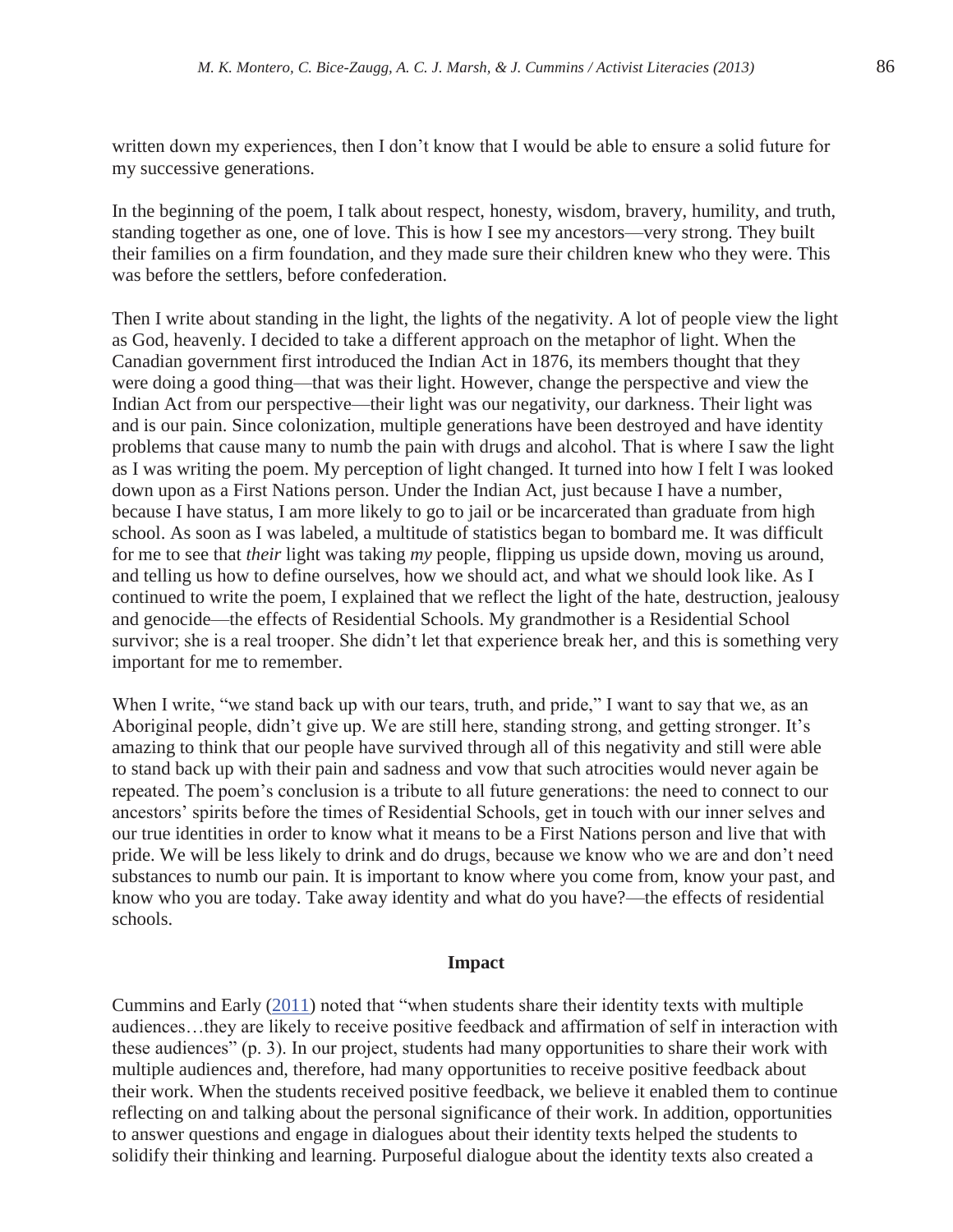space for students to tell stories—actual, fictional, or hypothetical—about their lived experiences and reflect on them as a way to plan their futures.

Such insights have implications for teaching. While teachers are creative in their practices and will present students with innovative and creative assignments, many will, however, often stop at the output of the assignment—the final products—and fail to debrief the value of the work with the students due to curricular and time constraints. Because the students invested so much of their identities in these assignments, it is imperative that members of the community listen to their perceptions of the process, product, and impact of an identity assignment. In fact, it was dialogue that encouraged both Adam and Cassandra to discover nuances of their identity stories.

As we continued to reflect on the artistic experiences that resulted in rich Aboriginal identity texts, three salient themes emerged. These themes helped us understand the significance of placing Aboriginal identities at the center of the curriculum: (a) reflection and articulation of historical consciousness; (b) agency in a complex lifeworld; and (c) acknowledging Aboriginal Ancestors. We offer these insights in the hope that they will help shape and define future pedagogical practice, particularly when creating identity texts with Aboriginal youth.

## **Reflection and Articulation of Historical Consciousness**

Identity texts provide students with opportunities to explore the way individual histories are connected to their *historical consciousness* (Seixas, 2006, 2004)—the way one looks at the past as one defines present and future lives. In this case, the Aboriginal identity texts provided a space for Adam and Cassandra to understand that history does not have to dictate the future. Both Adam and Cassandra identified how their understanding of the past impacts how they view their current and future lives, insights that help them take charge of their futures.

Adam for example, talked about his personal life history, explaining how his Aboriginal identity development was stalled because his First Nations birth father was not part of his childhood or adolescence. This absence contributed to the self-acknowledged identity problems he experienced and has had to deal with throughout his life. Adam searches for guides, which he finds within the spirit of the Eagle and its feathers—a clarity communicated to him through his painting and subsequent reflections.

Cassandra, on the other hand, reflects deeply about how she views herself within the larger details of Aboriginal history, particularly in relation to settlers' dominance and oppression of Aboriginal People in Canada. In her poetic narrative, she alters the metaphor of light, which is often used in literature to connate a positive image, to highlight sophisticated concepts of Aboriginal othering, oppression, and the impact of colonization—"change the perspective and view the Indian Act from our perspective—their light was our negativity, our darkness. Their light was and is our pain."

## **Agency in a Complex Lifeworld**

As both Adam and Cassandra reflected on their identity texts, each articulated how insights into their lifeworlds would help shape their futures. Specifically, Adam realized that the Eagle, the highest flying bird that carries prayers and messages directly to the Creator, is his spiritual guide. He places faith in the spiritual guide to help him come to accept that his father is not in his dayto-day life, but that he has the right and deep desire to embrace his Aboriginal heritage and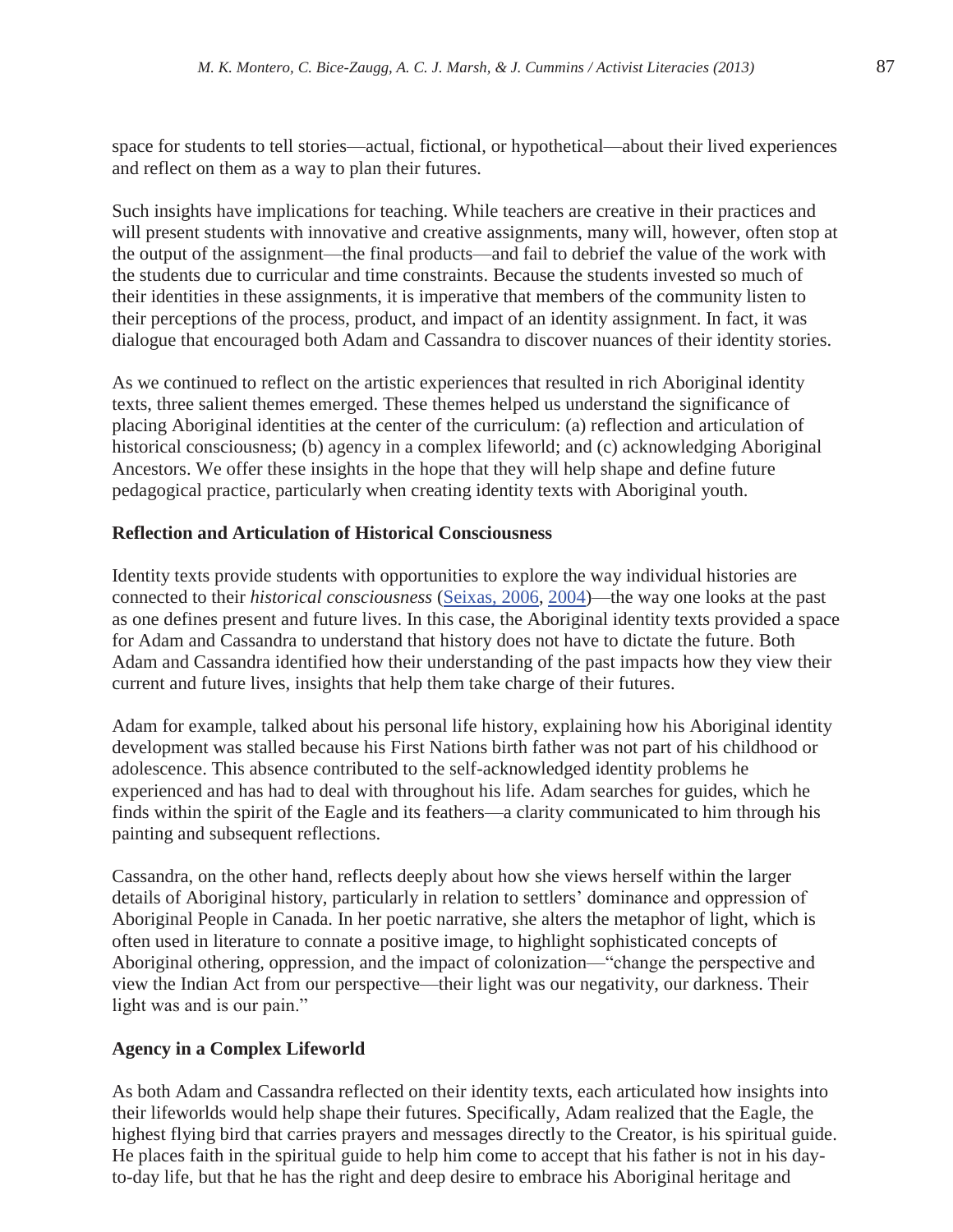understand the meaning of being a First Nations young person. Cassandra focused on being able to understand "who I am" in order to create a solid foundation for herself and her future generations. She explicitly expressed that she does not want her future generations to have the same feelings of isolation with respect to identity as she has felt. In order for her to accomplish this goal, she has committed to learning more about Aboriginal history, law, and traditions so that when her future children ask her about their ancestors, she will be able demonstrate how to live proudly as a First Nations person. She expressed her desire to understand the impact of colonization, the legacy of Residential Schools, and to rise above the thick fog of colonization. She is beginning to more clearly define her oppression and, in doing so, understand its potential impact on her life and carve a path to change the trajectory of her people from a legacy of oppression to future not defined by doomsday-type statistics.

#### **Acknowledging Aboriginal Ancestors**

Essential to Aboriginal worldview and teachings is the deep connection to all those who come before and after a lifetime and includes all things (living or not) in Mother Earth and Father Sky. Adam, for example, talked about how his identity is rooted in the traditions of his First Nations People; he expressed his desire to connect to the life worlds of his People before the time of colonization, recognizing that the demise of his People began during contact. He understands that his present and future will involve forming a deep understanding of the Aboriginal heritage inherited from his birth father. Moreover, being connected to his ancestors gives Adam the strength to negotiate his future goals. Cassandra's understanding of her identity is deeply connected to her Grandmother, who is a Residential School survivor, as well as to her future children.

## **Epilogue**

The experience of creating visual and literary Aboriginal identity texts and dialoguing about them has had lasting impacts on each of us. Next, we present brief statements how this project has created, recreated, and validated our identities as Aboriginal people and allies.

#### **Cassandra**

This experience gave me a gift of poetry. I started to develop a passion for poetry during this project. I didn't know I had this passion. Since this project I have written and shared many pieces of poetry. My identity story is a representation of how I feel, what I think, what I believe to be true. My story has meaning for me, but may mean something different to another reader. What the poem means to me now isn't necessarily what it meant when I wrote it and probably won't have the same meaning in the future. Our life experiences dictate how we interpret texts. It is a wonderful feeling to share a talent that others appreciate, understand, and encourage. It's so important for adults to help young people recognize their gift. Participating in this project was like hearing a collective voice telling me: "We are proud of you. We care about you. You have a future." Being able to express my thoughts about who I am as an *Anishinaabekwe* (an Ojibwe woman) made me feel like I belonged and was connected to a larger community. It showed me that a Native student could sit and chat with a university professor without shame. Others might have the feeling of being looked down upon because they don't have the same education and feel negativity. This showed me that there are people who are invested in us and want to help us succeed. I understand now that we all have gifts to share with each other and from those gifts we can learn with and from one another.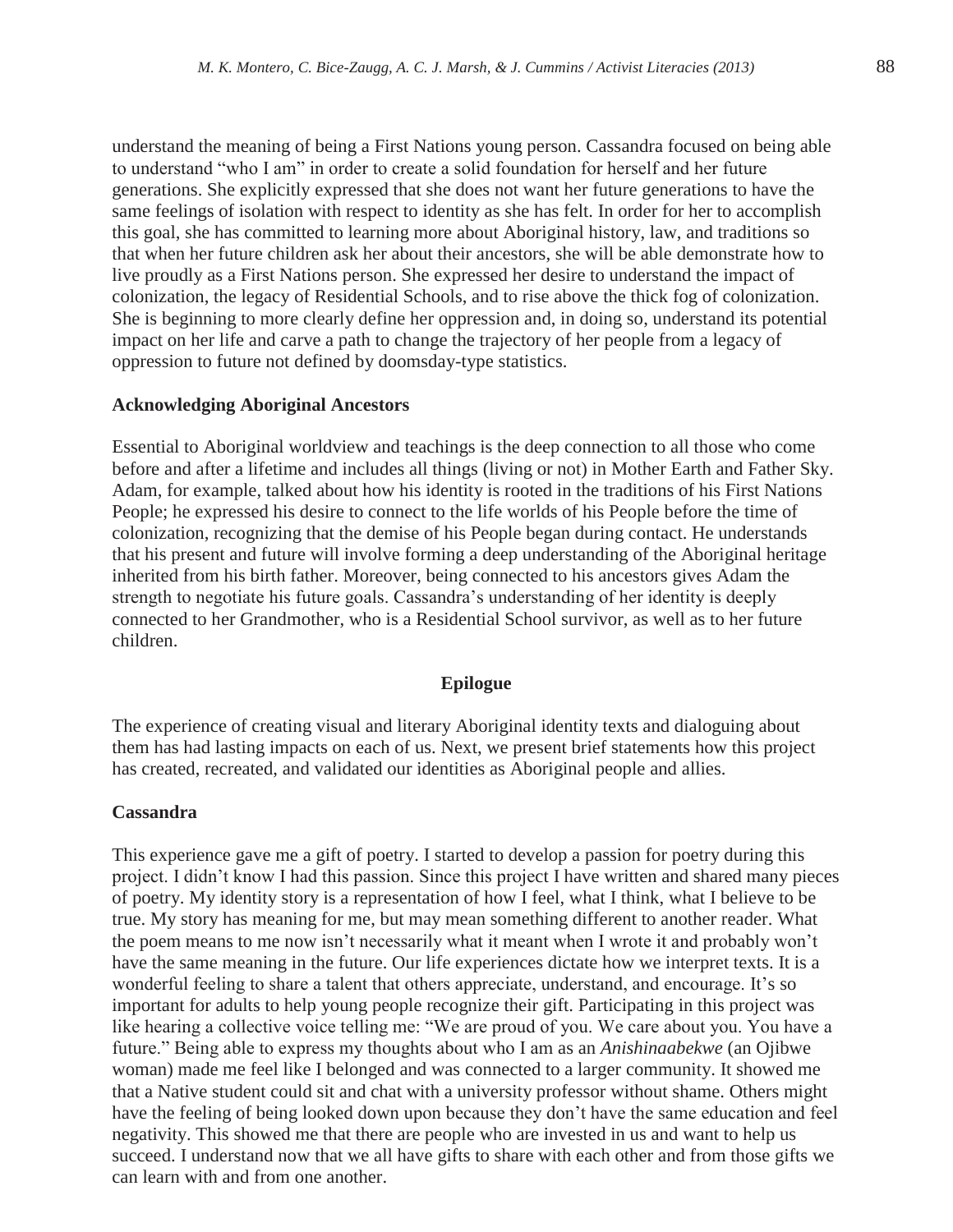## **Adam**

I want to be connected to my traditional First Nations roots. I sing my songs, I drum my drums, and I dance my dances in order to stay connected to my traditions. I am becoming more and more rooted in my identity as a strong Ojibwe man and part of that journey is coming to terms with who my father was (or was not) in my life. I know that the spirit of the Eagle guides my journey.

## **Kristiina**

Working with Aboriginal youth and learning about the importance of their identities has allowed me to name the immense regret I feel about Canada's role in the desecration of the beautiful histories, languages, and cultures of First Nations, Métis, and Inuit people. At the start of the project, I remember driving to Four Directions Secondary School to meet with the art teacher and community Elders to discuss the design of the project and experiencing an overwhelming need to apologize—to apologize for my ignorance, lack about knowledge Canada's First People. I realized that the dark cloud of colonialism negatively impacts Aboriginal people—physically, spiritually, and emotionally—but, it also clouds the lives of those whose home is Canada because of recent or distant immigration. We were robbed of the beauty of Aboriginal People's worldviews and teachings. Within my identity story, I feel like I have a deeper understanding of the historical and contemporary issues connecting Aboriginal People of Canada as well as those that cause dissonance between Aboriginal and non-Aboriginal people. Because I am able to name some of the sources of oppression and understand how they play out in institutions of formal schooling, I can play a role in creating a more inclusive learning environment for Aboriginal students. As I learn and grow, my identity is now shaped by the richness of First Nations, Métis, and Inuit Peoples.

#### **Jim**

As I listened to Rene, Adam, Cassandra, and their classmates in the Native Studies program talk with insight and passion about their paintings and poems, and later read through the transcripts, I was profoundly moved. Their creative work certainly connected with and rooted itself in the oppression their communities have endured over centuries at the hands of the Canadian government, with the collusion of Canadians more generally, but the themes that they articulated were not ones of oppression and racism but of emergence, regeneneration, and empowerment, understood as the collaborative creation of power. Power was being created in an additive way as students interacted with Elders; it grew within students as their high school studies enabled and encouraged them to view their histories, experiences and the wider society through an Aboriginal lens; their identity texts, understood as both process and product, not only expressed their identities, these texts enabled their identities to be projected into new social spheres (art galleries, university classrooms), and in the process they acted as a catalyst for the re-creation of students' identities. Their private voices, in the past frequently expressed only as whispers, have gone public. Just as the *Idle No More* movement of Aboriginal resistance to Canadian government policies has occupied public spaces during the past year, the identity texts created in the context of the Native Studies program illustrate how Aboriginal voices can make themselves heard once again in Canadian classrooms. During the past 30 years, I have frequently reacted with disgust as Canadian politicians wrap themselves in the cloak of "multiculturalism" and, in the process, erase the ugly history of racism against Aboriginal peoples and other groups that is intrinsic to the Canadian narrative. Schools have a major role to play in uncovering and exposing the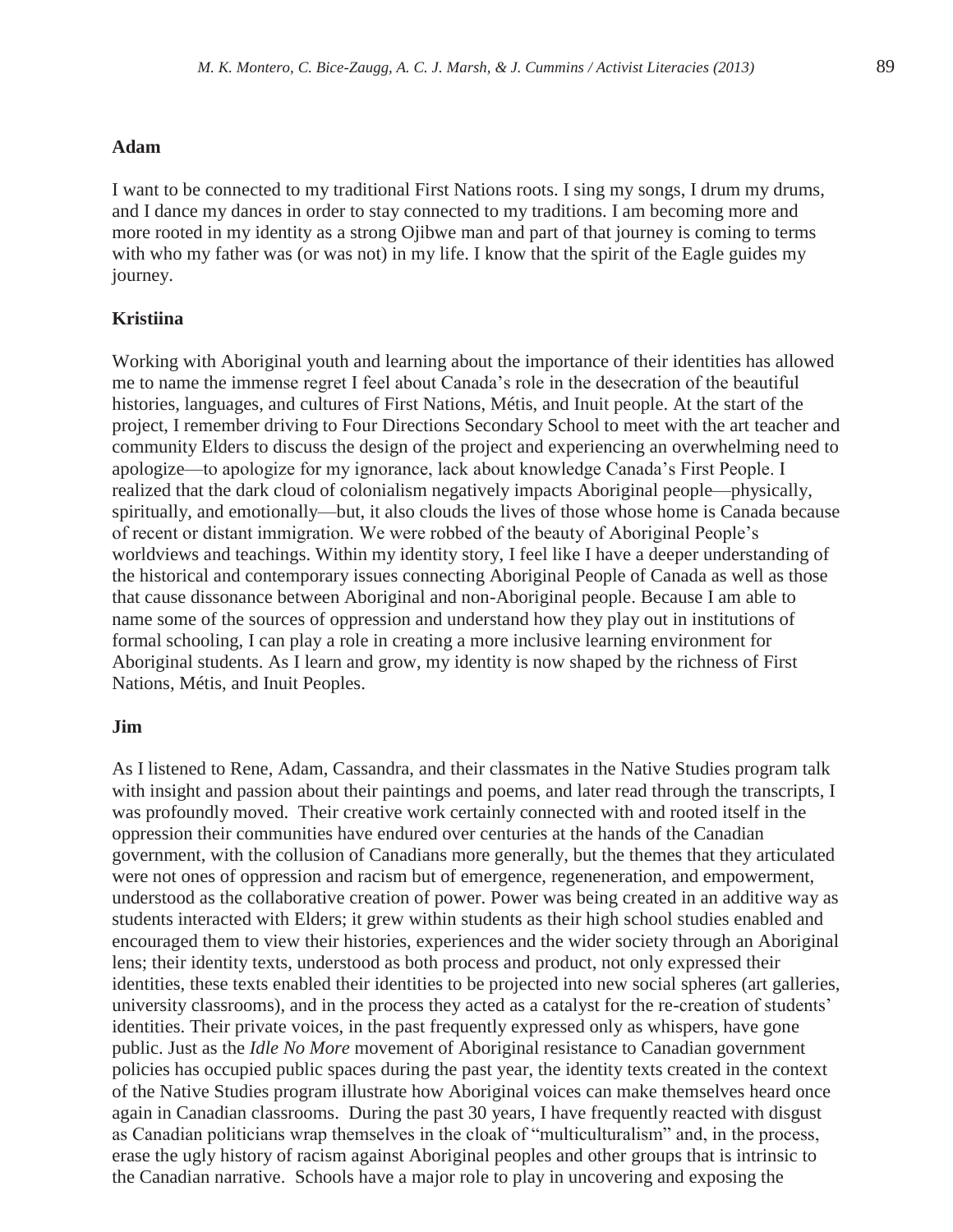hypocrisies of official discourses and injecting issues of power and identity back into the core of education. Educators and policy-makers might do well to listen to Cassandra as she says: *Take away identity and what do you have? If you have a student that doesn't know who they are, do you think they care about what goes on in the classroom?*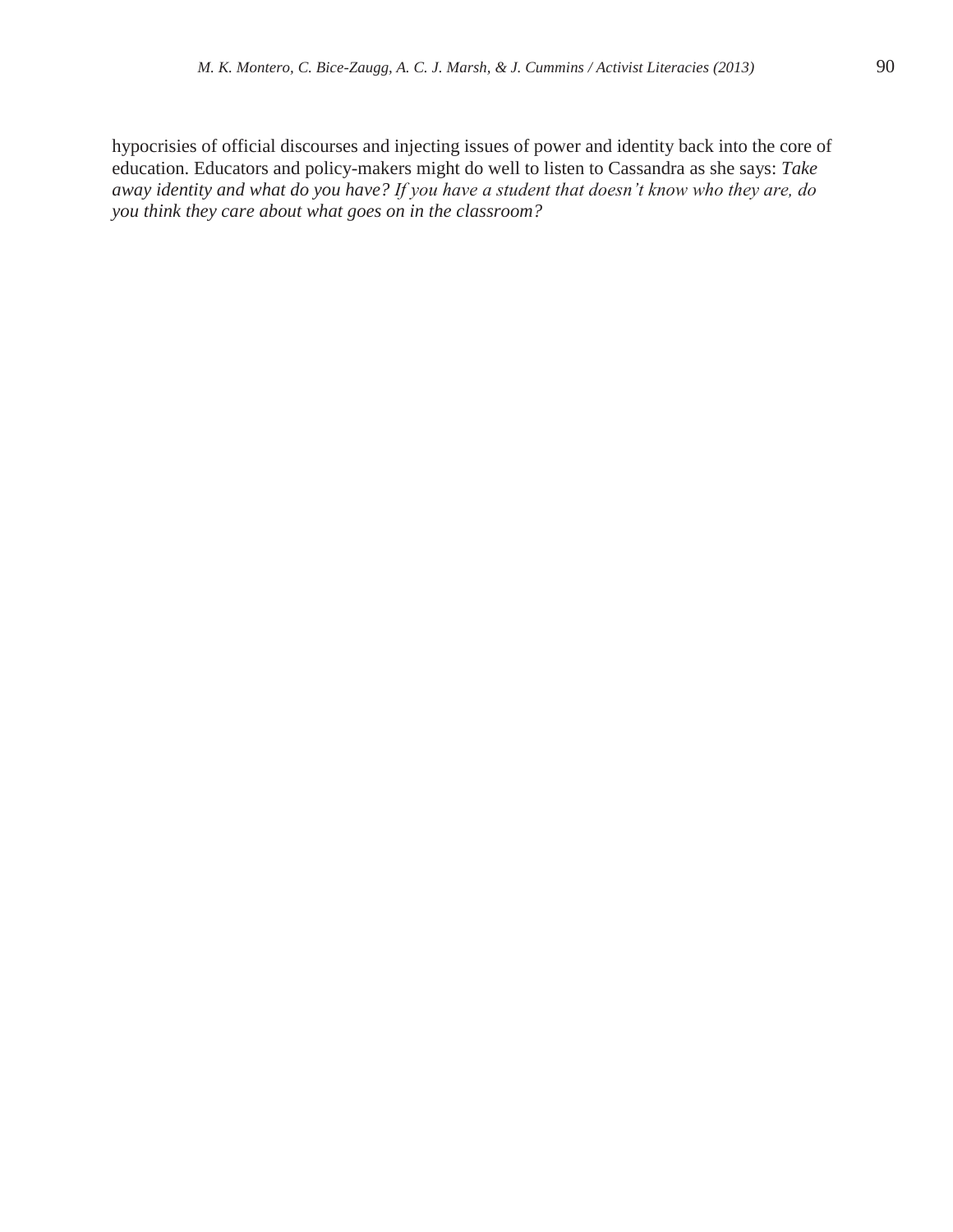## **References**

Antone, E. (2003). Culturally framing Aboriginal literacy and learning. *Canadian Journal of Native Education, 27*(1), 7-15.

Association of Canadian Deans of Education. (2010). Accord on Indigenous education. Retrieved March 15, 2010, from http://educ.ubc.ca/sites/educ.ubc.ca/files/FoE document\_ACDE\_Accord\_Indigenous\_Education\_01-12-10.pdf

Banks, J. A. (1993). Multicultural education: Historical development, dimensions, and practice. *Review of Research in Educaiton, 19*, 3-49.

Barton, D. (1994). *Literacy: An Introduction to the Ecology of Written Language*. Cambridge, MA: Blackwell.

Barton, D., Hamilton, M., & Ivanic, R. (2000). *Situated literacies: reading and writing in context*. New York: Routledge.

Battiste, M. (2000a). Introduction: Unfolding the lessons of colonization. In M. Battiste (Ed.), *Reclaiming Indigenous voice and vision* (pp. xvi-xxx). Vancouver, Canada: UBC Press.

Battiste, M. (2000b). Maintaining Aboriginal identity, langauge, and culture in modern society. In M. Battiste (Ed.), *Reclaiming Indigenous voice and vision*. Vancouver, Canada: UBC Press.

Battiste, M. (2008). The decolonization of Aboriginal education: Dialogue, reflection, and action in Canada. In P. R. Dasen & A. Akkari (Eds.), *Educational theories and practices from the majority world* (pp. 168-195). New Delhi, India: Sage India.

Bérubé, M., & Nelson, C., (Eds.). (1995). *Higher education under fire: Politics, economics, and the crisis of the humanities*. New York: Routledge.

Bishop, R. (2005). Freeing ourselves from neocolonial domination in research. In N. K. Denzin & Y. S. Lincoln (Eds.), *The Sage handbook of qualitative research* (3rd. ed., pp. 109-138). Thousand Oaks, CA: Sage.

Brade, C. R. M., Duncan, K. A., & Sokal, Laura. (2003). The path to education in a Canadian Aboriginal context. *Canadian Journal of Native Education, 27*(2), 235-248.

Calhoun, C. (2008). Foreword. In C. R. Hale (Ed.), *Engaging contradictions: Theory, politics, and methods of activist scholarship* (pp. xiii-xxvi). Berkeley, CA: University of California Press.

Cantor, N., & Levine, S. D. (2006). Point of view: Taking public scholarship seriously. *The Chronicle Review, 52*(40), B20.

Cohen, J., & Eberly, R. A. (2006). Editors' notes. In R. A. Eberly & J. Cohen (Eds.), *A laboratory for public scholarship and democracy: New directions for teaching and learning* (pp. 1-6). San Francisco, CA: Jossey-Bass.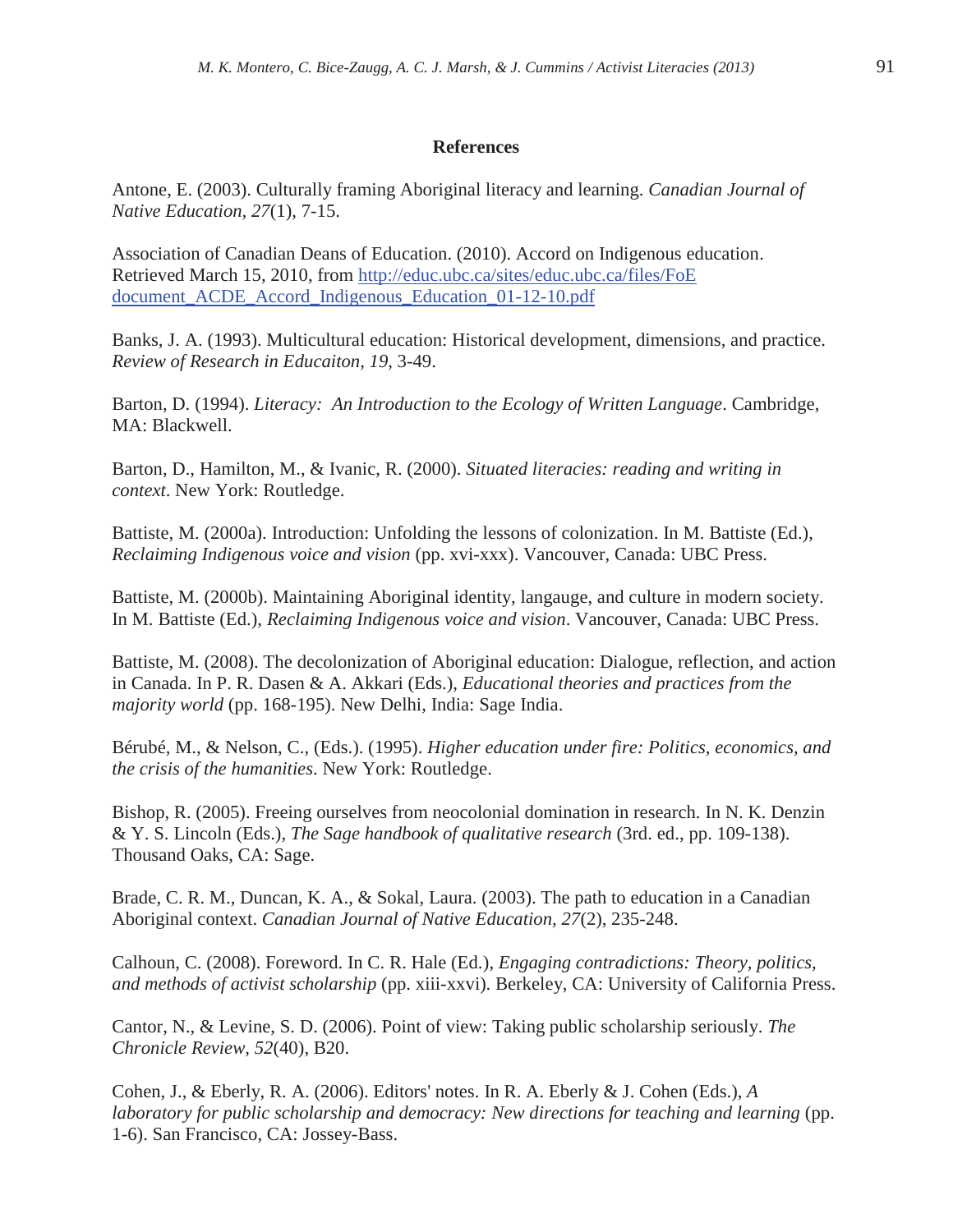Cummins, J., & Early, M., (Eds.). (2011). *Identity texts: The collaborative creation of power in mulitlingual schools*. Stoke-on-Trent Staffordshire, UK: Trentham Books Ltd.

Cushman, E. (1999). The public intellectual, service learning, and activist research. *College English, 61*(3), 328-336.

Denzin, N. K., & Lincoln, Y. S. (2008). Introduction: Critical methodologies and Indigenous inquiry. In N. K. Denzin, Y. S. Lincoln & L. T. Smith (Eds.), *Handbook of critical and Indigenous methodologies* (pp. 1-19). Thousand Oaks, CA: Sage.

Dion, S., Johnston, K., & Rice, C. (2010). Decolonizing our schools: Aboriginal education in the Toronto district school board. Toronto, Canada: York University.

Episkenew, J. (2009). *Taking back our spirits: Indigenous literature, public policy, and healing*. Winnipeg, Canada: University of Manitoba Press.

Fauteux, J. (2012, May 22). Aboriginal art exhibit opens at Laurier, *The Cord*. Retrieved from http://www.thecord.ca/?p=4636

Freire, P. (1999/1970). *Pedagogy of the oppressed.* (M. Bergman Ramos, Trans. 20th. ed.). New York: Continuum.

Gay, G. (2010). *Culturally responsive teaching: Theory, research, and practice* (2nd ed.). New York: Teachers College Press.

Gee, J. P. (2012). *Social linguistics and literacies: Ideology in discourses.* (4th. ed.). New York: Routledge.

Giroux, H. A., & Giroux, S. S. (2004). *Take back higher education: Race, youth, and the crisis of democracy in the post-civil rights era*. New York: Palgrave Macmillan.

Goulet, L. (2001). Two teachers of aboriginal students: Effective practice in sociohistorical realities. *Canadian Journal of Native Education, 25*(1), 68-82.

Hale, C. R. (2001). What is activist research? *Social Science Research Council Items & Issues, 2,* 13-15.

Hale, C. R. (2006). Activist research v. cultural critique: Indigenous land rights and the contradictions of politically engaged anthropology. *Cultural Anthropology, 21*(1), 96-120.

Holland, D., & Skinner, D. (2008). Literacies of distinction: (Dis)empowerment in social movements. *Journal of Development Studies, 44*(6), 849-862.

hooks, b. (1994). *Teaching to transgress: Education as the practice of freedom*. New York: Routledge.

Kanu, Y. (2002). In their own voices: First Nations students identify some cultural mediators of their learning in the formal school system. *Alberta Journal of Educational Research, 48*(2), 98- 121.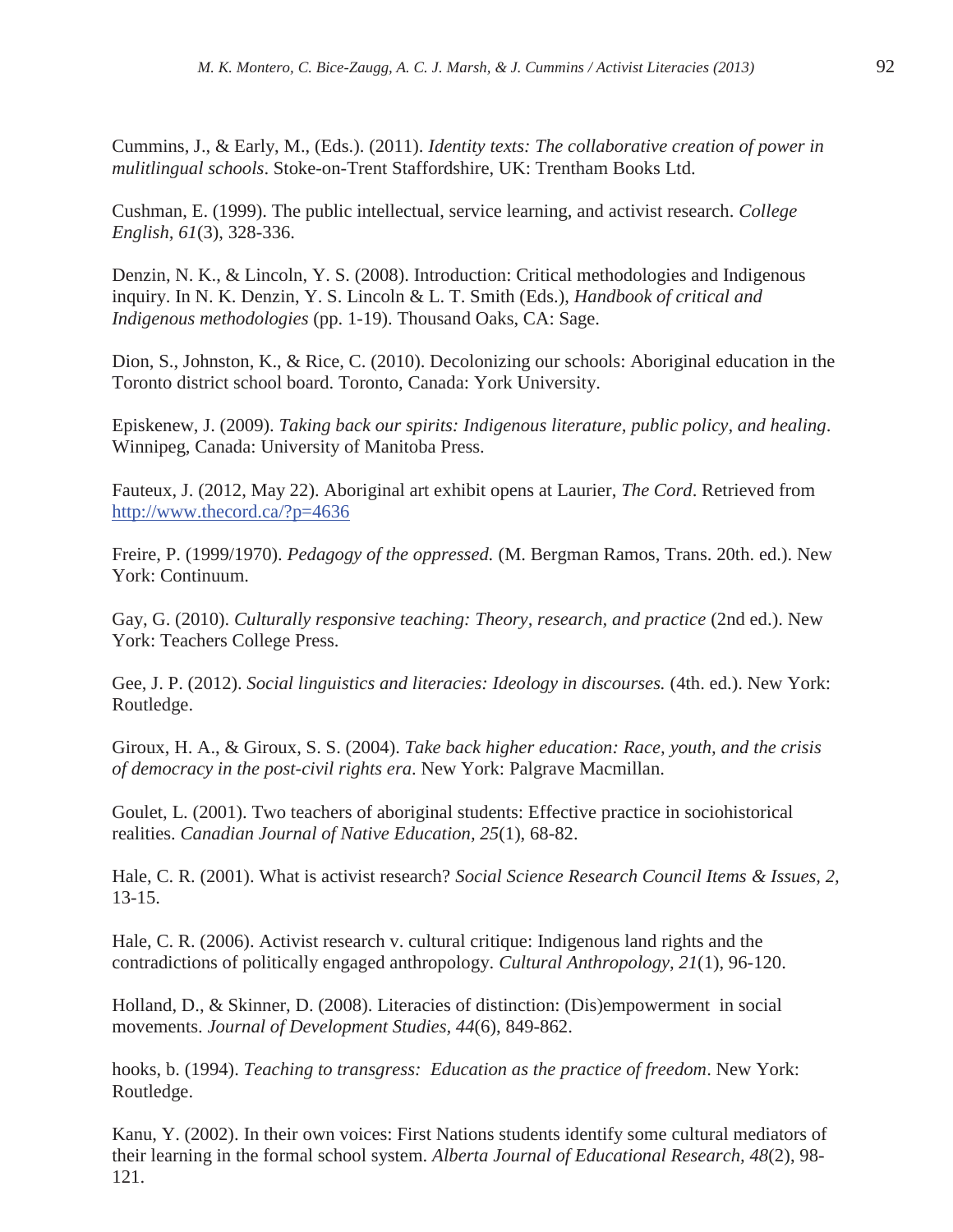Kanu, Y. (2011). *Integrating Aboriginal perspectives into the school curriculum: Puposes, possibilities, and challenges*. Toronto, Canada: University of Toronto Press.

Kirkness, V. J., & Barnhardt, R. (1991). First Nations and higher education: The four R's- respect, relevance, reciprocity, and responsibility. *Journal of American Indian Education, 30*(3), 1-15. http://jaie.asu.edu/v30/V30S3fir.htm

Kovach, M. (2009). *Indigenous methodologies: Characteristics, conversations, and contexts*. Toronto, Canada: University of Toronto Press.

Kyle, K. (2005). To see or not to see the crisis in the academy: A call for action. *Social Justice, 32*(3), 128-147.

LaRoque, E. (2010). *When the other is me: Native resistance discourse 1859-1990*. Winnipeg, Canada: University of Manitoba Press.

May, S., & Sleeter, C. E. (Eds.). (2010). *Critical multiculturalism: Theory and praxis*. New York: Routledge.

McIntyre, A. (2006). Activist research and student agency in universities and urban communities. *Urban Education, 41*(6), 628-247.

Moll, L. C, Amanti, C., Neff, D., & Gonzalez, N. (1992). Funds of knowledge for teaching: Using a qualitative approach to connect homes and classrooms. *Theory Into Practice, 31*(2), 132- 141.

Mutua, K., & Swadener, B. B. (Eds.). (2004). *Decolonizing research in cross-cultural contexts: Critical personal narratives*. Albany, NY: State University of New York Press.

Office of the Prime Minister. (2008). Prime Minister Harper offers full apology on behalf of Canadian for the Indian Residential Schools system. Retrieved April 15, 2013, from http://www.pm.gc.ca/eng/media.asp?id=2149

Paris, D., & Winn, M. T. (Eds.). (2014). *Humanizing research: Decolonizing qualitate inquiry with youth and communities*. Thousand Oaks, CA: Sage.

Riessman, C. K. (1993). *Narrative analysis* (Vol. 30). Thousand Oaks, CA: Sage.

Riessman, C. K. (2003). Analysis of personal narratives. In J. A. Holstein & J. F. Gubrium (Eds.), *Inside interviewing: New lenses, new concerns* (pp. 331-346). Thousand Oaks, CA: Sage.

Riessman, C. K. (2008). *Narrative methods for the human sciences*. Thousand Oaks, CA: Sage.

Rosenblatt, L. M. (1994). The transactional theory of reading and writing. In R. B. Ruddell, M. R. Ruddell & H. Singer (Eds.), *Theoretical Models and Processes of Reading.* (4th ed., pp. 1057- 1092). Newark, DE: International Reading Association.